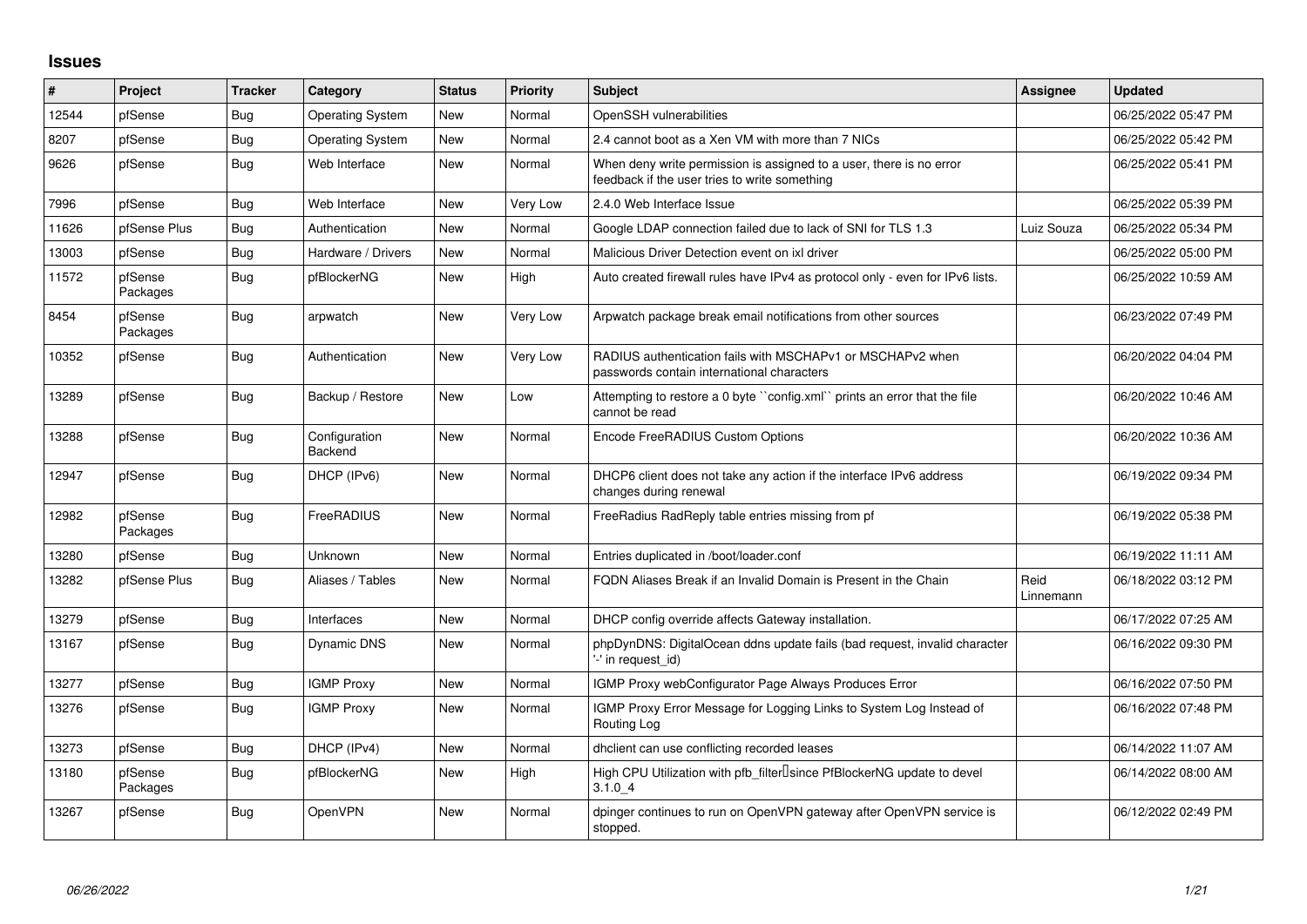| #     | Project             | <b>Tracker</b> | Category                  | <b>Status</b> | <b>Priority</b> | <b>Subject</b>                                                                                               | Assignee            | <b>Updated</b>      |
|-------|---------------------|----------------|---------------------------|---------------|-----------------|--------------------------------------------------------------------------------------------------------------|---------------------|---------------------|
| 13074 | pfSense Plus        | <b>Bug</b>     | Cryptographic<br>Modules  | <b>New</b>    | Normal          | AES-GCM with SafeXcel on Netgate 2100 causes MBUF overload                                                   |                     | 06/12/2022 11:14 AM |
| 13252 | pfSense             | Bug            | Upgrade                   | New           | Normal          | reduce frequency of php-fpm socket connection attempts from<br>check reload status                           |                     | 06/12/2022 11:11 AM |
| 13206 | pfSense Plus        | <b>Bug</b>     | Hardware / Drivers        | <b>New</b>    | Normal          | SG-3100 LED GPIO hangs                                                                                       |                     | 06/11/2022 07:01 PM |
| 13263 | pfSense             | <b>Bug</b>     | DHCP (IPv4)               | <b>New</b>    | Low             | Deleting a static DHCP entry when the related IP is not in the arp table<br>spams the log                    |                     | 06/10/2022 11:18 AM |
| 13088 | pfSense             | <b>Bug</b>     | OpenVPN                   | <b>New</b>    | Normal          | OpenVPN Client Overrides: properly hide/show form fields                                                     | Jim Pingle          | 06/08/2022 09:15 AM |
| 13254 | pfSense             | <b>Bug</b>     | <b>DNS Resolver</b>       | <b>New</b>    | Normal          | DNS resolver does not update "unbound.conf" file during link down events                                     |                     | 06/08/2022 07:55 AM |
| 10436 | pfSense<br>Packages | <b>Bug</b>     | softflowd                 | New           | Normal          | softflowd no longer sends flow data after upgrade ( $v0.9.9$ 1 -> $v1.0.0$ )                                 |                     | 06/07/2022 12:25 AM |
| 13253 | pfSense             | <b>Bug</b>     | DHCP (IPv6)               | <b>New</b>    | Normal          | 'dhcp6c'' is not restarted when applying settings when multiple WANs are<br>configured for DHCP6             |                     | 06/06/2022 02:58 PM |
| 13249 | pfSense             | <b>Bug</b>     | Console Menu              | <b>New</b>    | Normal          | Running playback comands multiple times results in PHP error                                                 |                     | 06/06/2022 07:02 AM |
| 13247 | pfSense<br>Packages | Bug            | open-vm-tools             | New           | Low             | Open-VM-Tools service actions do not work                                                                    |                     | 06/05/2022 07:09 PM |
| 12974 | pfSense Plus        | Bug            | Installer                 | <b>New</b>    | Normal          | Typing anything into 1100/2100 recovery installer causes process to stop                                     |                     | 06/05/2022 04:10 PM |
| 13076 | pfSense             | <b>Bug</b>     | Gateway Monitoring        | New           | Normal          | Marking a gateway as down does not affect IPsec entries using gateway<br>groups                              |                     | 06/03/2022 10:32 AM |
| 12612 | pfSense             | Bug            | <b>DNS Resolver</b>       | <b>New</b>    | Normal          | DNS Resolver is restarted during every "rc.newwanip" event                                                   |                     | 06/03/2022 07:13 AM |
| 13240 | pfSense             | <b>Bug</b>     | Rules / NAT               | New           | Normal          | Dynamic NPt entry UI has a couple quirks                                                                     |                     | 06/02/2022 09:32 PM |
| 12095 | pfSense             | Bug            | Authentication            | New           | Normal          | Memory leak in pcscd                                                                                         |                     | 06/01/2022 01:01 PM |
| 13237 | pfSense             | <b>Bug</b>     | DHCP (IPv6)               | <b>New</b>    | Normal          | dhcp6c script cannot be executed safely                                                                      |                     | 06/01/2022 11:20 AM |
| 12811 | pfSense             | <b>Bug</b>     | <b>Gateway Monitoring</b> | New           | Normal          | Services are not restarted when PPP interfaces connect                                                       | Jim Pingle          | 05/31/2022 05:34 PM |
| 12875 | pfSense             | <b>Bug</b>     | Package System            | <b>New</b>    | Normal          | Import zabbix-agent6 and zabbix-proxy6 from FreeBSD Ports                                                    |                     | 05/28/2022 06:50 PM |
| 13228 | pfSense             | Bug            | Interfaces                | New           | Normal          | Recovering interface gateway may not be added back into gateway groups<br>and rules when expected            | Jim Pingle          | 05/28/2022 01:14 PM |
| 13225 | pfSense             | <b>Bug</b>     | Interfaces                | New           | Normal          | Bridges with QinQ interfaces not properly set up at boot                                                     | <b>Viktor Gurov</b> | 05/27/2022 08:19 AM |
| 13224 | pfSense             | <b>Bug</b>     | <b>Notifications</b>      | New           | Normal          | Email notification flood when UPS (NUT) and WAN send notifications                                           |                     | 05/27/2022 01:58 AM |
| 13222 | pfSense             | <b>Bug</b>     | UPnP/NAT-PMP              | New           | Normal          | CARP IP does not listen for NAT-PMP packets                                                                  |                     | 05/26/2022 02:28 PM |
| 13217 | pfSense             | <b>Bug</b>     | DHCP (IPv4)               | New           | Normal          | dhclient using default pid file location which does not exist                                                | Viktor Gurov        | 05/26/2022 08:09 AM |
| 13209 | pfSense<br>Packages | <b>Bug</b>     | pfBlockerNG               | New           | Low             | Parsing Filter log by pfBlockerNG creates IP Block log with<br>Source/Destination mixed up or wrong Direcion | Viktor Gurov        | 05/25/2022 03:50 AM |
| 13014 | pfSense             | Bug            | <b>IPsec</b>              | <b>New</b>    | Normal          | Charon vici can get in a bad state                                                                           | Mateusz Guzik       | 05/24/2022 05:05 PM |
| 13202 | pfSense<br>Packages | Bug            | pfBlockerNG               | <b>New</b>    | Normal          | Missing Protocols on IP Feed Groups Advanced Inbound/Outbound Firewall<br>Rule settings                      |                     | 05/23/2022 08:58 AM |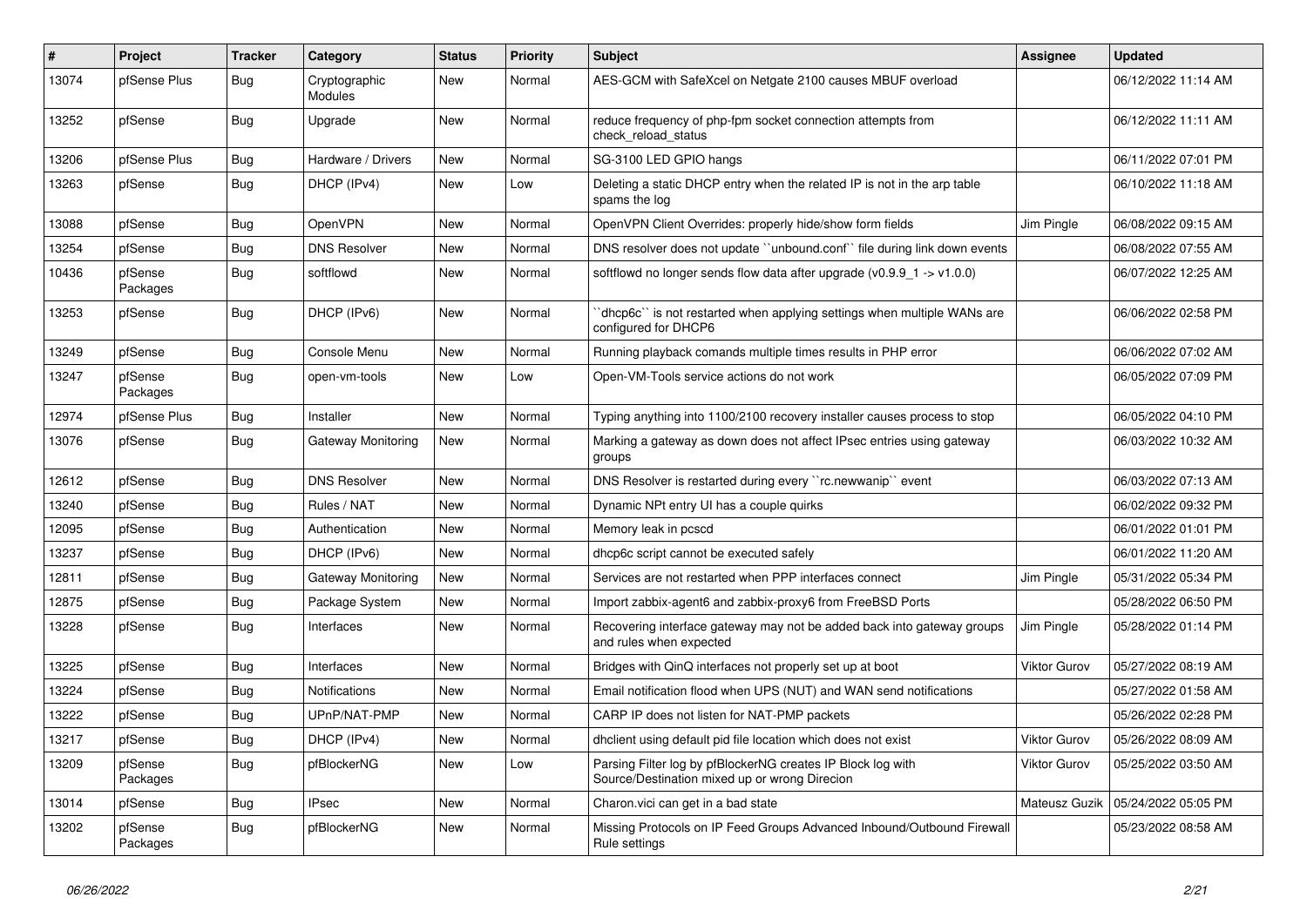| #     | <b>Project</b>      | <b>Tracker</b> | Category            | <b>Status</b> | <b>Priority</b> | Subject                                                                                                                             | Assignee             | <b>Updated</b>      |
|-------|---------------------|----------------|---------------------|---------------|-----------------|-------------------------------------------------------------------------------------------------------------------------------------|----------------------|---------------------|
| 13194 | pfSense<br>Packages | <b>Bug</b>     | pfBlockerNG         | <b>New</b>    | Normal          | Remove dead Malc0de feed                                                                                                            |                      | 05/23/2022 05:16 AM |
| 4451  | pfSense             | <b>Bug</b>     | DHCP (IPv4)         | New           | Low             | Status DHCP Leases shows double entries for static entries without IP<br>address                                                    | <b>Phillip Davis</b> | 05/21/2022 04:55 PM |
| 13102 | pfSense             | <b>Bug</b>     | <b>IPsec</b>        | New           | Normal          | Deleting an IPSec tunnel doesn't destroy the SA (SADs/SPDs), causes<br>crash in status_ipsec.php                                    | Viktor Gurov         | 05/20/2022 01:07 PM |
| 12737 | pfSense             | <b>Bug</b>     | Certificates        | New           | Normal          | CApath is not defined by default in curl                                                                                            |                      | 05/17/2022 02:30 PM |
| 12632 | pfSense             | <b>Bug</b>     | Gateways            | New           | High            | Assigning a /30 WAN IP address at the console does not save the gateway<br>correctly                                                |                      | 05/17/2022 02:28 PM |
| 9295  | pfSense             | <b>Bug</b>     | <b>PPPoE Server</b> | <b>New</b>    | Very High       | IPv6 PD does not work with PPPOE (Server & Client)                                                                                  |                      | 05/15/2022 10:53 AM |
| 13158 | pfSense             | <b>Bug</b>     | Web Interface       | New           | Normal          | Input validation error when applying limiter changes                                                                                |                      | 05/14/2022 05:32 PM |
| 12960 | pfSense             | <b>Bug</b>     | Installer           | New           | Normal          | VGA installer image defaults to serial console, serial console is default in<br><b>GUI settings</b>                                 |                      | 05/10/2022 03:19 PM |
| 12079 | pfSense             | <b>Bug</b>     | <b>IGMP Proxy</b>   | New           | Normal          | IGMPProxy: kernel panic, Sleeping thread owns a non-sleepable lock                                                                  | Mateusz Guzik        | 05/10/2022 03:14 PM |
| 11296 | pfSense             | <b>Bug</b>     | Routing             | New           | Normal          | Static route targets may still reachable via default route when the gateway<br>they should route through is down                    | Viktor Gurov         | 05/10/2022 03:12 PM |
| 11091 | pfSense             | <b>Bug</b>     | Interfaces          | New           | Normal          | Interfaces set as disabled in the configuration have an UP status in the<br>operating system at boot                                | Viktor Gurov         | 05/10/2022 03:12 PM |
| 9887  | pfSense             | <b>Bug</b>     | Rules / NAT         | New           | Low             | Rule separator positions change when deleting multiple rules                                                                        |                      | 05/10/2022 03:11 PM |
| 13144 | pfSense             | <b>Bug</b>     | Rules / NAT         | New           | Very Low        | Firewall rule entries can get out of sync when entries are deleted while other<br>administrators are editing entries simultaneously |                      | 05/10/2022 07:26 AM |
| 13141 | pfSense<br>Packages | <b>Bug</b>     | squidguard          | New           | Normal          | wrong page squidguard block                                                                                                         |                      | 05/09/2022 05:33 PM |
| 13053 | pfSense<br>Packages | <b>Bug</b>     | <b>ACME</b>         | New           | Normal          | LoopiaAPI error handling                                                                                                            |                      | 05/05/2022 10:58 AM |
| 13128 | pfSense<br>Packages | <b>Bug</b>     | Zabbix              | New           | Normal          | Zabbix Agent 6: HA Server Setup                                                                                                     |                      | 05/05/2022 01:55 AM |
| 13110 | pfSense             | <b>Bug</b>     | CARP                | New           | Very Low        | changing CARP VIP address does not update outbound NAT interface IP                                                                 |                      | 05/03/2022 02:52 PM |
| 12747 | pfSense             | <b>Bug</b>     | Logging             | New           | Normal          | System log is filled by sshguard                                                                                                    |                      | 05/03/2022 03:08 AM |
| 1819  | pfSense             | <b>Bug</b>     | <b>DNS Resolver</b> | New           | Normal          | DNS Resolver Not Registering DHCP Server Specified Domain Name                                                                      | Luiz Souza           | 04/28/2022 01:53 PM |
| 12335 | pfSense             | <b>Bug</b>     | IPsec               | New           | Normal          | IPsec DNS inefficiency                                                                                                              | Jim Pingle           | 04/26/2022 07:50 AM |
| 13090 | pfSense             | Bug            | OpenVPN             | New           | Normal          | OpenVPN: do not use legacy deprecated netbios settings                                                                              | Jim Pingle           | 04/22/2022 11:19 AM |
| 13089 | pfSense             | <b>Bug</b>     | OpenVPN             | New           | Normal          | OpenVPN: fix some netbios options were preserved even if teh Netbios<br>option was unchecked                                        | Jim Pingle           | 04/22/2022 11:06 AM |
| 13087 | pfSense             | <b>Bug</b>     | OpenVPN             | New           | Normal          | OpenVPN Server: hide WINS servers list when netbios option is unchecked<br>while WINS servers is checked                            |                      | 04/22/2022 10:29 AM |
| 11970 | pfSense<br>Packages | <b>Bug</b>     | Coreboot            | New           | Normal          | Netgate Firmware Upgrade Doesn't Work on XG-2758                                                                                    |                      | 04/21/2022 12:39 PM |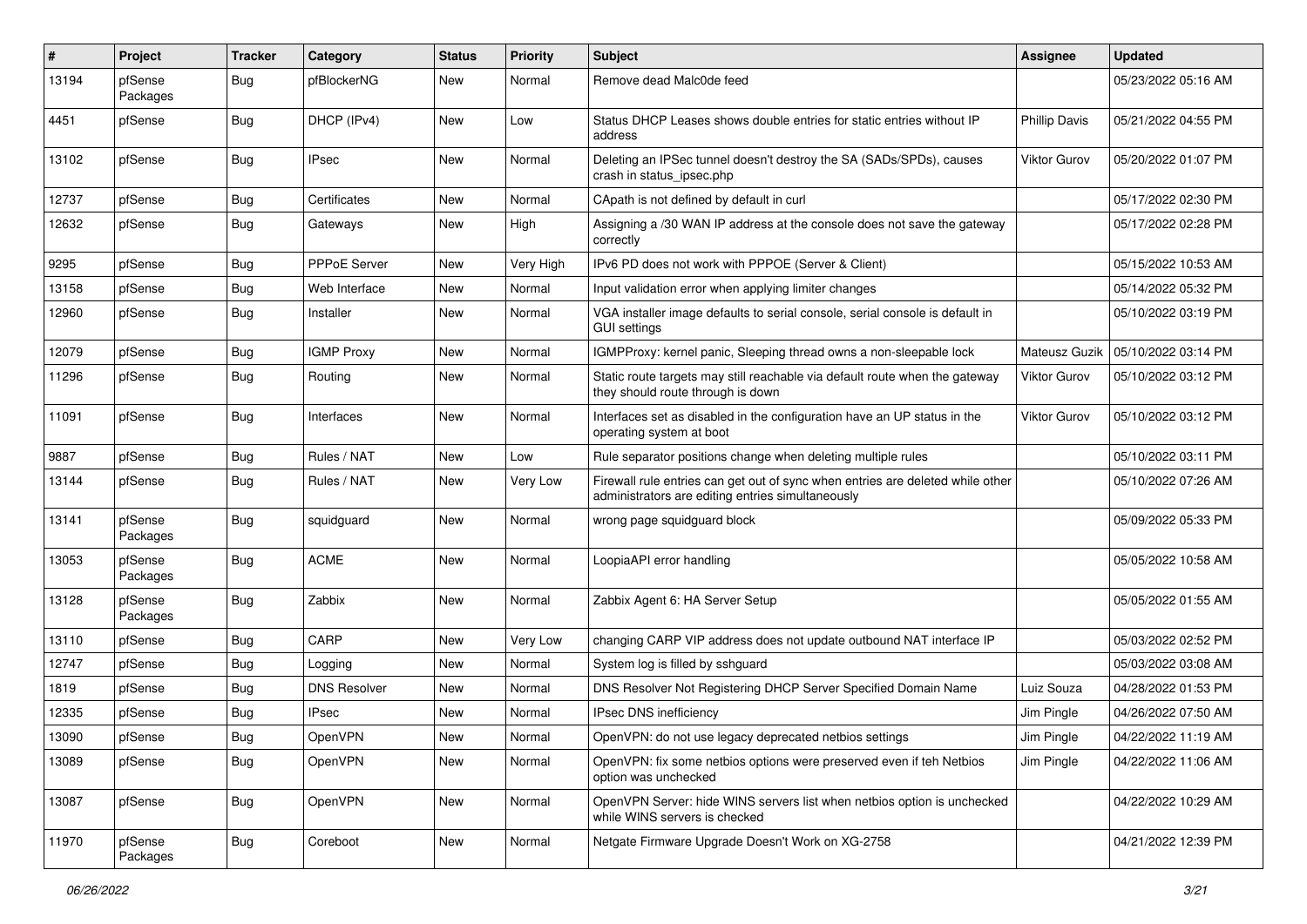| #     | Project             | Tracker    | Category                        | <b>Status</b> | <b>Priority</b> | <b>Subject</b>                                                                                                     | Assignee              | <b>Updated</b>      |
|-------|---------------------|------------|---------------------------------|---------------|-----------------|--------------------------------------------------------------------------------------------------------------------|-----------------------|---------------------|
| 11398 | pfSense<br>Packages | <b>Bug</b> | pfBlockerNG                     | New           | Normal          | pfBlocker upgrade hangs forever                                                                                    |                       | 04/21/2022 12:39 PM |
| 10690 | pfSense             | <b>Bug</b> | Installer                       | New           | Low             | Not possible to make UFS install on ZFS formatted drive                                                            |                       | 04/21/2022 12:39 PM |
| 10544 | pfSense             | <b>Bug</b> | User Manager /<br>Privileges    | New           | Normal          | It's not possible to add a user to group operator using the gui                                                    |                       | 04/21/2022 12:39 PM |
| 10530 | pfSense             | <b>Bug</b> | Upgrade                         | New           | Normal          | Convert config version to be based on product version                                                              |                       | 04/21/2022 12:39 PM |
| 10513 | pfSense             | <b>Bug</b> | Rules / NAT                     | New           | Normal          | State issues with policy routing and HA failover                                                                   |                       | 04/21/2022 12:39 PM |
| 9136  | pfSense             | <b>Bug</b> | DHCP (IPv6)                     | New           | High            | IPv6 Tracking Interfaces Lose IPv6 Address in Certain Cases                                                        |                       | 04/21/2022 12:39 PM |
| 8313  | pfSense             | <b>Bug</b> | Notifications                   | New           | Normal          | STARTTLS auto detection not working                                                                                |                       | 04/21/2022 12:39 PM |
| 8264  | pfSense<br>Packages | <b>Bug</b> | FreeRADIUS                      | New           | Normal          | Radiusd restart on WAN change results in freeradius not running (and<br>possible solution)                         |                       | 04/21/2022 12:39 PM |
| 6823  | pfSense             | <b>Bug</b> | Interfaces                      | New           | Normal          | No connectivity after changing link state to UP                                                                    |                       | 04/21/2022 12:39 PM |
| 6186  | pfSense             | <b>Bug</b> | Services                        | New           | Normal          | race conditions in service startup                                                                                 |                       | 04/21/2022 12:39 PM |
| 5786  | pfSense             | <b>Bug</b> | Web Interface                   | New           | Normal          | Check WebConfigurator port for conflicts                                                                           |                       | 04/21/2022 12:39 PM |
| 13073 | pfSense<br>Packages | <b>Bug</b> | Squid                           | New           | Normal          | ClamAV - clamd dies with high CPU load and thus the C-ICAP of<br>squid-reverse proxy causes http:500 errors        |                       | 04/19/2022 05:38 AM |
| 13068 | pfSense             | <b>Bug</b> | Aliases / Tables                | New           | Normal          | Error loading rules when URL Table IPs content is empty                                                            |                       | 04/17/2022 09:07 PM |
| 13067 | pfSense             | Bug        | FilterDNS                       | New           | Normal          | filterdns resolve interval is twice the intended value                                                             |                       | 04/17/2022 07:45 PM |
| 12338 | pfSense<br>Packages | <b>Bug</b> | <b>RRD Summary</b>              | New           | Normal          | RRD Summary does not report data on 3100                                                                           |                       | 04/15/2022 02:54 PM |
| 13051 | pfSense             | <b>Bug</b> | <b>Traffic Shaper</b><br>(ALTQ) | New           | Normal          | Firewall traffic shaper by interface selection unknow                                                              |                       | 04/12/2022 07:03 AM |
| 12916 | pfSense<br>Packages | <b>Bug</b> | pfBlockerNG                     | New           | Normal          | pfBlockerNG-devel cron job does not trigger xmlrpc sync                                                            | <b>Viktor Gurov</b>   | 04/11/2022 12:55 PM |
| 13046 | pfSense             | <b>Bug</b> | Rules / NAT                     | New           | Normal          | Floating rule applied to IPv6 interface with a SLAAC DHCPv6 gateway<br>reports error on boot                       |                       | 04/11/2022 09:50 AM |
| 13045 | pfSense<br>Packages | <b>Bug</b> | WireGuard                       | New           | Normal          | Firewall floating rules ignore WireGuard traffic                                                                   |                       | 04/11/2022 09:40 AM |
| 13043 | pfSense<br>Packages | <b>Bug</b> | WireGuard                       | New           | Normal          | OSPF over Wireguard interface doesn't populate neighbors after reboot                                              |                       | 04/11/2022 09:22 AM |
| 12924 | pfSense<br>Packages | <b>Bug</b> | WireGuard                       | New           | Normal          | DNS Resolver WireGuard ACL Inconsistency                                                                           | Christian<br>McDonald | 04/10/2022 10:36 AM |
| 12950 | pfSense             | <b>Bug</b> | Routing                         | New           | Normal          | OpenVPN as default gateway does not get set at boot time                                                           |                       | 04/09/2022 05:46 PM |
| 12774 | pfSense             | Bug        | Backup / Restore                | New           | Normal          | Picture widget image is not saved in backup                                                                        |                       | 04/04/2022 04:48 AM |
| 13018 | pfSense<br>Packages | Bug        | pfBlockerNG                     | New           | Normal          | TLD and DNSBL Safesearch DOH conflict disables TLD block when<br>conflicting DOH FQDN is deselected or whitelisted |                       | 04/01/2022 05:59 PM |
| 13000 | pfSense             | Bug        | <b>IPsec</b>                    | New           | Low             | IPsec AES-GCM encryption algorithm "Key Length" field should be labeled<br>"ICV Length"                            |                       | 03/30/2022 07:40 AM |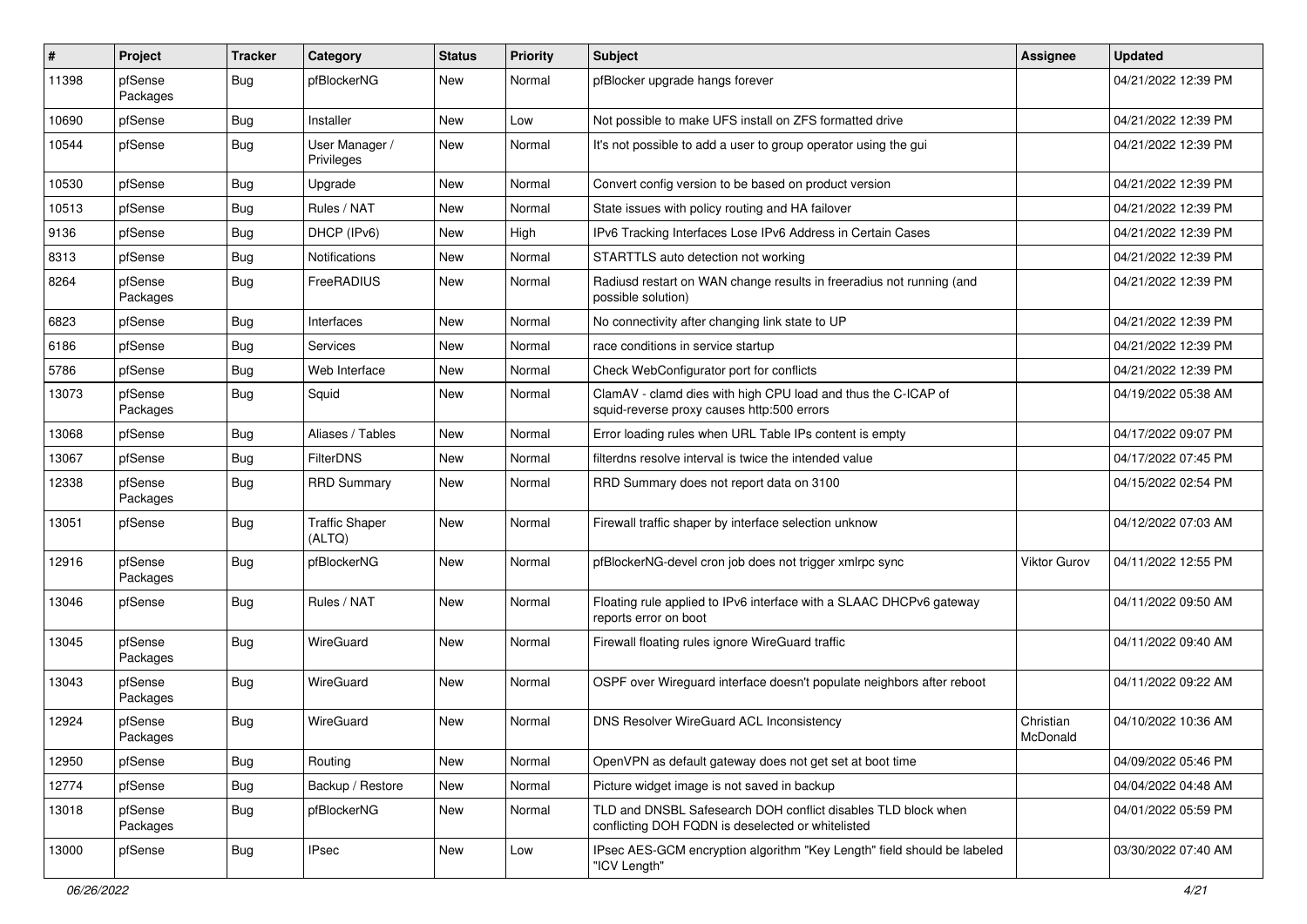| $\vert$ # | Project             | Tracker    | Category                                        | <b>Status</b> | <b>Priority</b> | <b>Subject</b>                                                                                                                                      | Assignee      | <b>Updated</b>      |
|-----------|---------------------|------------|-------------------------------------------------|---------------|-----------------|-----------------------------------------------------------------------------------------------------------------------------------------------------|---------------|---------------------|
| 12922     | pfSense             | <b>Bug</b> | DHCP (IPv4)                                     | New           | Normal          | Classless static routes received on DHCP WAN can override chosen default<br>gateway                                                                 |               | 03/28/2022 10:08 AM |
| 12927     | pfSense             | <b>Bug</b> | OpenVPN                                         | New           | Normal          | OpenVPN with OCSP enabled allows connections with revoked certificates                                                                              |               | 03/24/2022 08:22 AM |
| 12942     | pfSense             | <b>Bug</b> | Gateways                                        | New           | Normal          | Code to kill states for old gateway when reconnecting an interface is<br>incorrect                                                                  | Jim Pingle    | 03/22/2022 01:25 PM |
| 12938     | pfSense             | <b>Bug</b> | <b>IPv6 Router</b><br>Advertisements<br>(RADVD) | New           | Normal          | MaxRtrAdvInterval would allow stale DNS servers to be deleted faster                                                                                |               | 03/12/2022 09:37 AM |
| 12623     | pfSense<br>Packages | <b>Bug</b> | ACME                                            | New           | Normal          | acme.sh package   DNS-ISPConfig settings                                                                                                            | Viktor Gurov  | 03/10/2022 03:42 PM |
| 12670     | pfSense<br>Packages | <b>Bug</b> | <b>ACME</b>                                     | New           | Normal          | ACME package writes credentials to system log                                                                                                       | Viktor Gurov  | 03/07/2022 10:58 AM |
| 12905     | pfSense             | <b>Bug</b> | Web Interface                                   | New           | Normal          | Add VLAN Re-assignment to Import Interface Mismatch Wizard                                                                                          |               | 03/07/2022 08:05 AM |
| 12899     | pfSense<br>Packages | <b>Bug</b> | Suricata                                        | New           | Normal          | Suricata doesn't honor Pass List                                                                                                                    |               | 03/04/2022 01:22 PM |
| 12894     | pfSense Plus        | <b>Bug</b> | Certificates                                    | New           | Low             | duplicating freshly created certificates through refreshing                                                                                         |               | 03/03/2022 02:35 PM |
| 12888     | pfSense             | <b>Bug</b> | Rules / NAT                                     | New           | Normal          | pfSense sends un-NATed packets during OpenVPN startup                                                                                               |               | 03/01/2022 03:13 PM |
| 11778     | pfSense             | <b>Bug</b> | OpenVPN                                         | New           | Normal          | OpenVPN uses 100% CPU after experiencing packet loss                                                                                                |               | 02/28/2022 07:38 AM |
| 12857     | pfSense             | <b>Bug</b> | Gateways                                        | New           | Normal          | Firewall gateway goes away when making changes to Bridge0 device                                                                                    |               | 02/27/2022 11:20 AM |
| 12259     | pfSense             | <b>Bug</b> | <b>Operating System</b>                         | New           | Normal          | Intel em NICs Suffering Performance Degradation on FreeBSD12                                                                                        |               | 02/25/2022 09:28 PM |
| 12849     | pfSense             | <b>Bug</b> | <b>Operating System</b>                         | New           | Normal          | pfsync kernel crash on reboot                                                                                                                       | Mateusz Guzik | 02/22/2022 02:02 PM |
| 12850     | pfSense             | <b>Bug</b> | Routing                                         | New           | Low             | Console error during boot: "route: route has not been found"                                                                                        |               | 02/22/2022 08:27 AM |
| 12845     | pfSense<br>Packages | <b>Bug</b> | softflowd                                       | New           | Normal          | softflowd wrong vlan tag                                                                                                                            |               | 02/21/2022 10:40 AM |
| 12828     | pfSense             | <b>Bug</b> | Wireless                                        | New           | Normal          | pfSense keeps crashing (Fatal trap 12: page fault while in kernel mode)                                                                             |               | 02/21/2022 07:55 AM |
| 12708     | pfSense             | <b>Bug</b> | Aliases / Tables                                | New           | Normal          | alias with non resolving DNS entry breaks underlying pf table                                                                                       |               | 02/20/2022 06:13 PM |
| 12822     | pfSense<br>Packages | <b>Bug</b> | pfBlockerNG                                     | New           | Normal          | IPv4 Source ASN format not working                                                                                                                  |               | 02/18/2022 10:47 AM |
| 12823     | pfSense             | <b>Bug</b> | DHCP (IPv6)                                     | New           | Normal          | Multiple DHCP6 WAN connections PPPoE interface 'defached' status                                                                                    |               | 02/18/2022 05:39 AM |
| 12797     | pfSense             | <b>Bug</b> | UPnP/NAT-PMP                                    | New           | Normal          | UPnP+STUN forms invalid outbound NAT rules using the external address<br>discovered from STUN                                                       |               | 02/15/2022 01:01 PM |
| 11036     | pfSense<br>Packages | <b>Bug</b> | haproxy                                         | New           | Normal          | <b>HAproxy ACL</b>                                                                                                                                  |               | 02/11/2022 11:27 AM |
| 12759     | pfSense Plus        | <b>Bug</b> | Package System                                  | New           | Very Low        | Proprietary packages link to non-existant or non-public github pages                                                                                |               | 02/09/2022 10:43 AM |
| 8100      | pfSense             | <b>Bug</b> | CARP                                            | New           | Normal          | pfsync Initially Deletes States on Primary for Connections Established<br>through Secondary                                                         | Luiz Souza    | 02/08/2022 12:59 PM |
| 6799      | pfSense             | <b>Bug</b> | Rules / NAT                                     | New           | Normal          | Using NOT (!) with interface subnet macros results unexpected traffic<br>passing when multiple subnets are included in the macro (i.e. VIP subnets) |               | 02/07/2022 02:18 PM |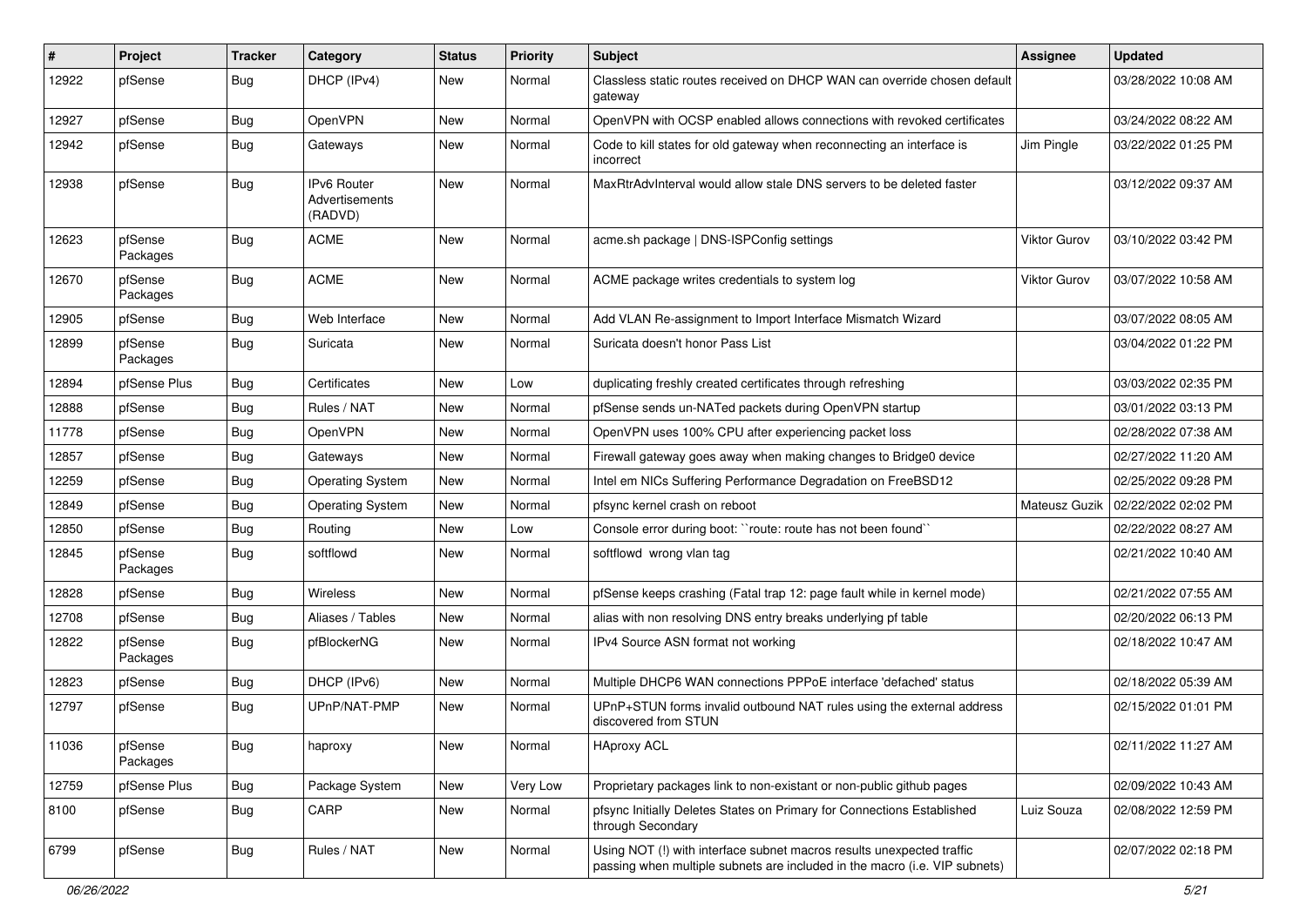| #     | Project             | <b>Tracker</b> | Category                        | <b>Status</b> | <b>Priority</b> | <b>Subject</b>                                                                                                                     | Assignee              | <b>Updated</b>      |
|-------|---------------------|----------------|---------------------------------|---------------|-----------------|------------------------------------------------------------------------------------------------------------------------------------|-----------------------|---------------------|
| 12767 | pfSense<br>Packages | <b>Bug</b>     | Avahi                           | New           | Normal          | "Package radavahi-daemon does does not exist in current pfSense<br>version and it has been removed" message on pfSense 2.7 restore |                       | 02/07/2022 11:28 AM |
| 12762 | pfSense             | <b>Bug</b>     | <b>IPsec</b>                    | New           | Normal          | IPsec keep alive check ignores Child SA Start Action                                                                               | Viktor Gurov          | 02/07/2022 11:21 AM |
| 12764 | pfSense             | Bug            | Gateways                        | New           | Normal          | VTI gateway status is pending after assigning the VTI interface                                                                    |                       | 02/07/2022 05:41 AM |
| 12760 | pfSense<br>Packages | <b>Bug</b>     | WireGuard                       | New           | Normal          | Link-local addresses disallowed on Wireguard interfaces                                                                            | Christian<br>McDonald | 02/07/2022 03:50 AM |
| 12751 | pfSense<br>Packages | <b>Bug</b>     | <b>FRR</b>                      | New           | Normal          | Improve FRR route restoration after gateway events                                                                                 |                       | 02/06/2022 11:07 PM |
| 12732 | pfSense<br>Packages | <b>Bug</b>     | squidguard                      | New           | High            | Squid https filtering squidguard acl target list - erratic behaviour                                                               |                       | 01/26/2022 09:11 AM |
| 12730 | pfSense             | <b>Bug</b>     | Captive Portal                  | New           | Normal          | RADIUS accounting does not work if WAN is down                                                                                     |                       | 01/26/2022 05:13 AM |
| 12726 | pfSense             | <b>Bug</b>     | Authentication                  | New           | Normal          | LDAP select container button auto populate                                                                                         |                       | 01/25/2022 01:48 PM |
| 12715 | pfSense             | <b>Bug</b>     | Authentication                  | New           | Normal          | Long system startup time when LDAP is configured and unavailable during<br>startup.                                                | Christian<br>McDonald | 01/24/2022 05:50 AM |
| 7329  | pfSense             | <b>Bug</b>     | <b>DNS Forwarder</b>            | New           | Low             | <b>DHCP Not Updating DNS</b>                                                                                                       |                       | 01/21/2022 09:16 PM |
| 7352  | pfSense             | <b>Bug</b>     | Routing                         | <b>New</b>    | Normal          | pfSense IPv6 static route is dumped after a WAN flap                                                                               |                       | 01/20/2022 09:35 AM |
| 9500  | pfSense<br>Packages | <b>Bug</b>     | haproxy                         | New           | Normal          | HAproxy does not delete non-applicable action config                                                                               |                       | 01/18/2022 06:28 AM |
| 6926  | pfSense             | <b>Bug</b>     | UPnP/NAT-PMP                    | New           | Normal          | Miniupnp advertising expired IPv6 address                                                                                          |                       | 01/15/2022 08:29 PM |
| 12607 | pfSense Plus        | <b>Bug</b>     | Hardware / Drivers              | New           | High            | Instability with Snort Inline with AWS Instances                                                                                   |                       | 01/10/2022 09:03 PM |
| 1849  | pfSense             | <b>Bug</b>     | <b>Traffic Shaper</b><br>(ALTQ) | New           | Normal          | Traffic shaper - By Queue view needs to show/use friendly inerface names                                                           |                       | 01/10/2022 08:10 AM |
| 5253  | pfSense             | <b>Bug</b>     | <b>PPP</b> Interfaces           | New           | Normal          | 3gstats.php 100% CPU                                                                                                               |                       | 01/08/2022 05:02 PM |
| 12260 | pfSense<br>Packages | <b>Bug</b>     | ntop                            | New           | Normal          | Update popup and version missmatch?                                                                                                |                       | 01/08/2022 05:53 AM |
| 12667 | pfSense<br>Packages | <b>Bug</b>     | WireGuard                       | New           | Normal          | Firewall Crashed After Upgrading Wireguard                                                                                         |                       | 01/07/2022 09:18 AM |
| 8516  | pfSense<br>Packages | <b>Bug</b>     | FreeRADIUS                      | New           | Normal          | FreeRADIUS requires settings re-saved after pfSense upgrade                                                                        | Jim Pingle            | 12/31/2021 05:58 PM |
| 8113  | pfSense             | <b>Bug</b>     | Interfaces                      | New           | Normal          | MTU setting on bridge, openypn clients ignored                                                                                     |                       | 12/31/2021 05:55 PM |
| 6993  | pfSense             | <b>Bug</b>     | OpenVPN                         | New           | Normal          | OpenVPN status error during CARP state transition                                                                                  | James Webb            | 12/31/2021 05:44 PM |
| 7113  | pfSense             | <b>Bug</b>     | Dashboard                       | New           | Normal          | Interface name in Traffic Graphs                                                                                                   |                       | 12/31/2021 05:40 PM |
| 5629  | pfSense             | <b>Bug</b>     | <b>IPsec</b>                    | New           | Normal          | Allow for IPsec configuration using certs without a CA                                                                             |                       | 12/31/2021 05:21 PM |
| 12655 | pfSense<br>Packages | <b>Bug</b>     | Telegraf                        | New           | Normal          | telegraf, wireguard plugin failing                                                                                                 |                       | 12/30/2021 05:51 PM |
| 6289  | pfSense             | <b>Bug</b>     | Interfaces                      | New           | Normal          | IPv6 address not given to track6 interfaces on create                                                                              |                       | 12/30/2021 04:17 AM |
| 11872 | pfSense             | Bug            | Interfaces                      | New           | Normal          | gif interfaces reporting incorrect traffic counters                                                                                |                       | 12/30/2021 04:00 AM |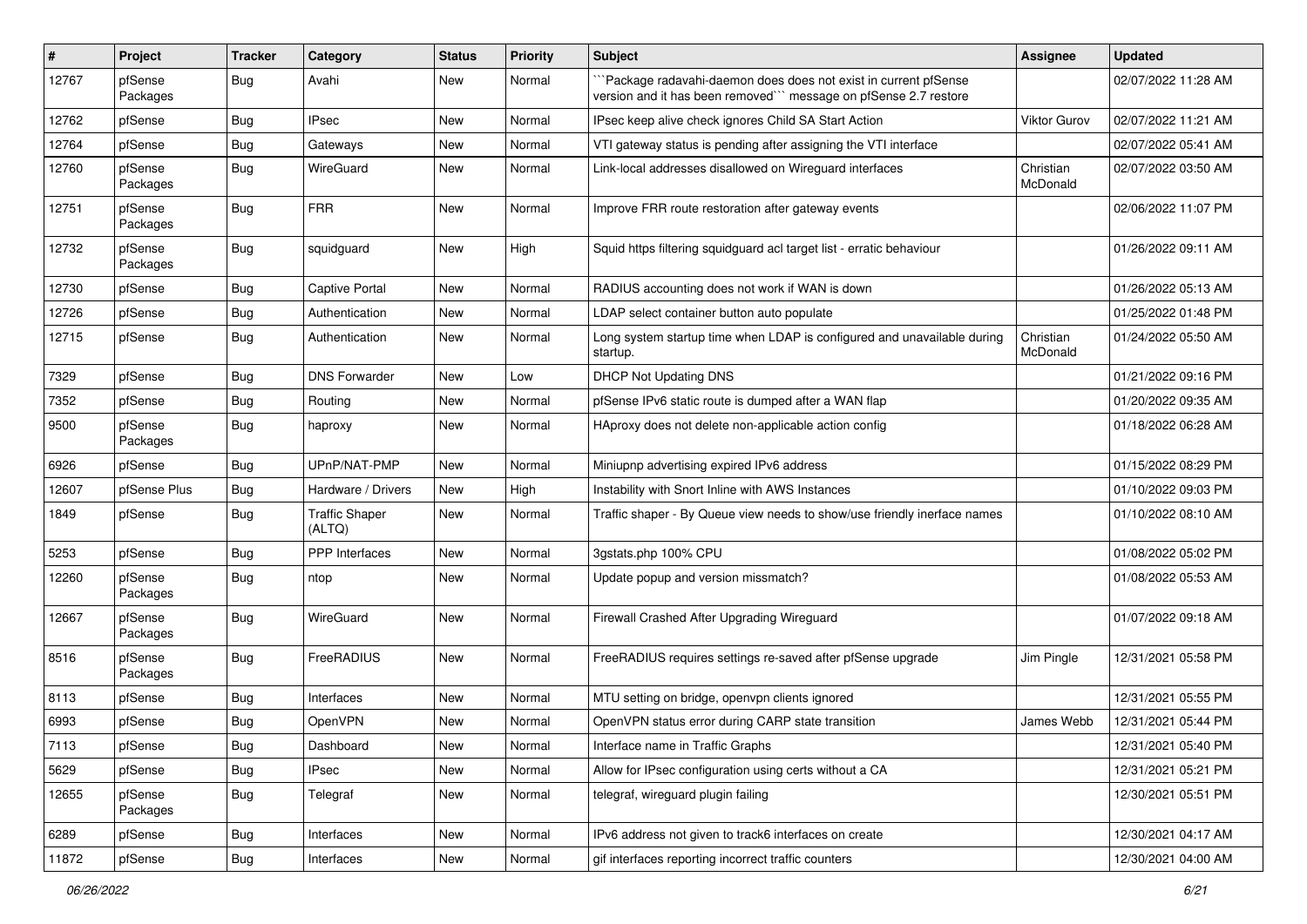| #     | Project             | <b>Tracker</b> | Category                    | <b>Status</b> | <b>Priority</b> | <b>Subject</b>                                                                                                                | Assignee              | <b>Updated</b>      |
|-------|---------------------|----------------|-----------------------------|---------------|-----------------|-------------------------------------------------------------------------------------------------------------------------------|-----------------------|---------------------|
| 11759 | pfSense             | Bug            | Dashboard                   | New           | Normal          | Traffic graphs on dashboard double upload on pppoe links                                                                      |                       | 12/30/2021 04:00 AM |
| 12648 | pfSense             | Bug            | Captive Portal              | New           | Normal          | Undocumented variables 'listenporthttp' and 'listenporthttps'                                                                 |                       | 12/28/2021 10:44 AM |
| 12070 | pfSense             | Bug            | DHCP (IPv4)                 | New           | Low             | VLAN0 for WAN DHCP                                                                                                            |                       | 12/23/2021 04:31 PM |
| 8827  | pfSense<br>Packages | Bug            | squidguard                  | New           | Normal          | Squidguard: ACL redirect modes 'redirect' and 'err page' send unresolvable<br>URLs to the client.                             | <b>Viktor Gurov</b>   | 12/21/2021 05:49 AM |
| 7152  | pfSense             | Bug            | <b>DNS Resolver</b>         | <b>New</b>    | Normal          | Unbound / DNS Resolver issue if "Register DHCP static mappings in the<br>DNS Resolver" set before wildcard DNS custom options |                       | 12/18/2021 04:59 PM |
| 5849  | pfSense             | Bug            | CARP                        | <b>New</b>    | Normal          | Routing fail on CARP IPsec                                                                                                    |                       | 12/18/2021 04:41 PM |
| 7235  | pfSense             | Bug            | <b>IPsec</b>                | New           | Normal          | 4860 has not got significant IPsec performance rising with enabled HW<br>acceleration                                         | Luiz Souza            | 12/18/2021 04:32 PM |
| 12608 | pfSense<br>Packages | <b>Bug</b>     | WireGuard                   | New           | High            | WireGuard tunnels monitored by dpinger causing system to stop routing<br>completely in certain situations                     | Christian<br>McDonald | 12/16/2021 03:14 PM |
| 7387  | pfSense             | Bug            | Dashboard                   | New           | Low             | New Traffic Graph in dashboard resets inverted view to normal view                                                            | <b>Jared Dillard</b>  | 12/11/2021 08:14 PM |
| 4604  | pfSense             | Bug            | <b>NTPD</b>                 | New           | Normal          | NTP time server entries may or may not work, depending upon interfaces<br>selected when configuring NTP service               |                       | 12/11/2021 07:59 PM |
| 1738  | pfSense             | <b>Bug</b>     | Backup / Restore            | <b>New</b>    | Very Low        | Restore fails when username in backup is not matching                                                                         |                       | 12/11/2021 07:51 PM |
| 1667  | pfSense             | Bug            | L <sub>2</sub> TP           | New           | Normal          | L2TP server does not respond properly from a CARP VIP                                                                         |                       | 12/11/2021 07:43 PM |
| 12552 | pfSense             | <b>Bug</b>     | <b>OpenVPN</b>              | New           | Normal          | "Pull DNS" option within OpenVPN client does not cause pfSense to use<br>DNS servers assigned by remote OpenVPN server        |                       | 12/08/2021 08:45 AM |
| 12563 | pfSense             | Bug            | <b>OpenVPN</b>              | New           | Normal          | OpenVPN server doesn't support Framed-IPv6-Address RADIUS attribute                                                           |                       | 12/03/2021 11:19 AM |
| 11182 | pfSense<br>Packages | Bug            | <b>NRPE</b>                 | New           | Normal          | NRPE in HA syncs the bind IP                                                                                                  |                       | 12/01/2021 02:15 AM |
| 12542 | pfSense             | Bug            | <b>Virtual IP Addresses</b> | <b>New</b>    | Normal          | Cannot assign a same IPv6 Link-Local address to different interfaces                                                          |                       | 11/25/2021 01:41 AM |
| 12539 | pfSense             | Bug            | Interfaces                  | <b>New</b>    | Low             | Changing VLAN ID for LAN interface in assignments silently fails.                                                             |                       | 11/23/2021 04:12 AM |
| 12538 | pfSense<br>Packages | Bug            | <b>PIMD</b>                 | New           | Normal          | PIMD sub-interface bug                                                                                                        |                       | 11/20/2021 09:44 PM |
| 12249 | pfSense             | Bug            | Backup / Restore            | <b>New</b>    | Normal          | HAProxy causing failed ACB backups                                                                                            |                       | 11/15/2021 11:58 PM |
| 12519 | pfSense             | Bug            | Authentication              | New           | Normal          | Fail authentication using special character in password via the LDAP<br>connector                                             |                       | 11/12/2021 07:39 AM |
| 11525 | pfSense<br>Packages | Bug            | Suricata                    | New           | Normal          | pfsense 2.5.0 release version for vlan issue to suricata                                                                      |                       | 11/11/2021 08:16 AM |
| 12509 | pfSense             | <b>Bug</b>     | OpenVPN                     | New           | Normal          | Deffered authentication does not work with auth-gen-token external-auth or<br>pusk "auth-token"                               |                       | 11/08/2021 04:01 AM |
| 12508 | pfSense             | <b>Bug</b>     | <b>DHCP Relay</b>           | New           | Normal          | DHCP Relay over VPN                                                                                                           |                       | 11/06/2021 11:25 AM |
| 12504 | pfSense             | Bug            | Interfaces                  | New           | Normal          | BCM57412 NetXtreme-E 10Gb RDMA Ethernet controller issue                                                                      |                       | 11/05/2021 04:51 AM |
| 8013  | pfSense             | <b>Bug</b>     | <b>IPsec</b>                | New           | Normal          | IPsec MSS clamping value shared for IPv4 and IPv6                                                                             | Luiz Souza            | 10/28/2021 01:37 PM |
| 11429 | pfSense             | <b>Bug</b>     | Web Interface               | New           | Normal          | System Log / Settings form activates "Reset Log Files" button on enter                                                        |                       | 10/28/2021 01:35 PM |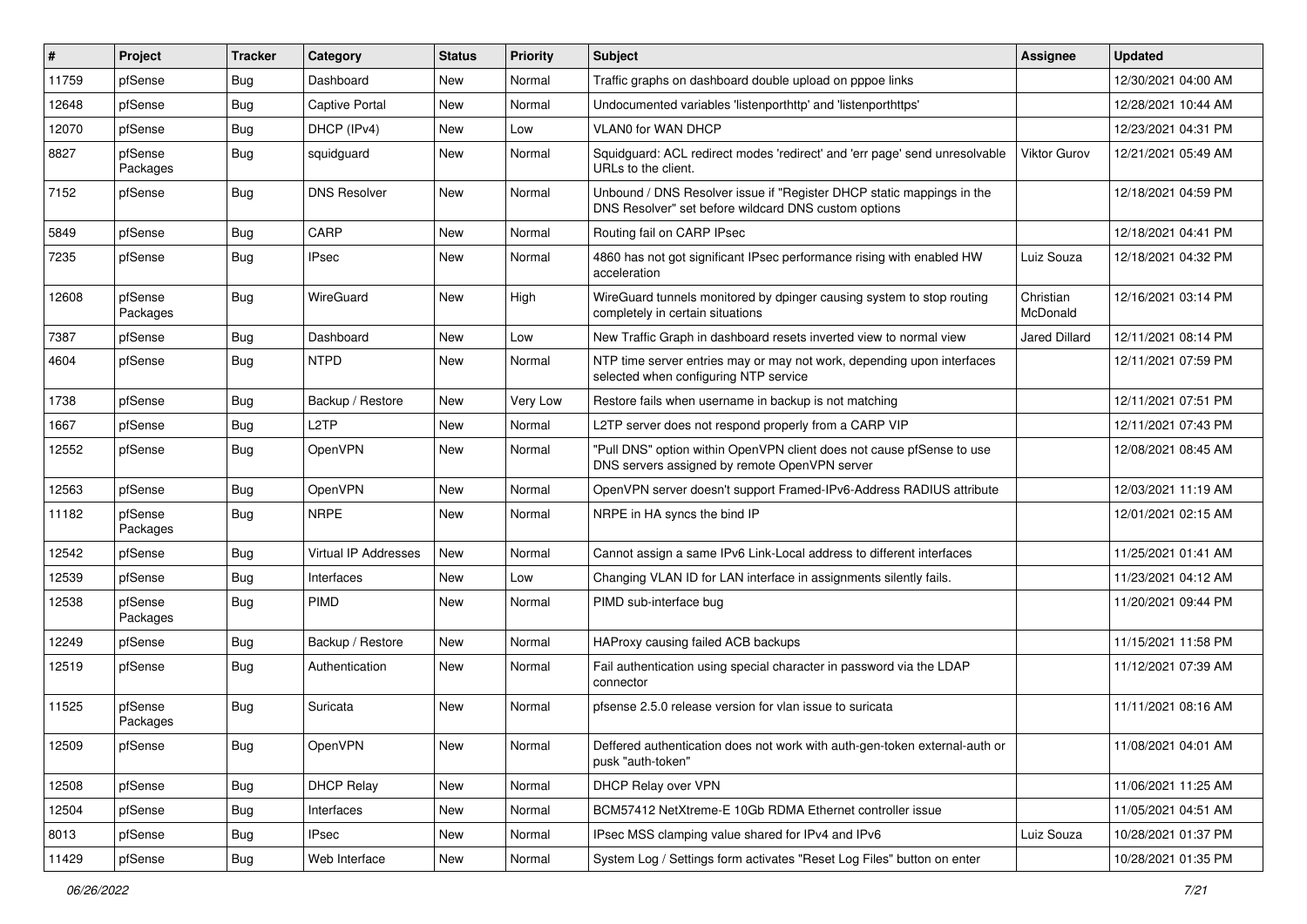| #     | Project             | <b>Tracker</b> | Category                        | <b>Status</b> | <b>Priority</b> | Subject                                                                                                                          | Assignee   | <b>Updated</b>      |
|-------|---------------------|----------------|---------------------------------|---------------|-----------------|----------------------------------------------------------------------------------------------------------------------------------|------------|---------------------|
| 12357 | pfSense             | <b>Bug</b>     | Captive Portal                  | New           | Normal          | Captive Portal popup Logout button loads full login page in popup when<br>clicked                                                |            | 10/27/2021 12:10 PM |
| 12483 | pfSense             | <b>Bug</b>     | Configuration<br>Backend        | New           | Normal          | GUI creates inconsistent config.xml                                                                                              |            | 10/23/2021 06:48 AM |
| 12436 | pfSense             | <b>Bug</b>     | PPPoE Server                    | New           | Normal          | Pppoe server config gui does not allow setting of chap authentication, and<br>sets the network start address for allocation to 0 |            | 10/21/2021 08:15 AM |
| 9344  | pfSense             | <b>Bug</b>     | Translations                    | New           | Normal          | OpenVPN click NCP Algorithms will always go to DH Parameters website(in<br>Chinese-Taiwan)                                       |            | 10/21/2021 03:48 AM |
| 12467 | pfSense             | <b>Bug</b>     | <b>Captive Portal</b>           | New           | Normal          | CP error on client disconnect after reboot                                                                                       |            | 10/17/2021 05:35 AM |
| 11592 | pfSense<br>Packages | <b>Bug</b>     | node_exporter                   | New           | Normal          | Node exporter can not read system statistics                                                                                     |            | 10/15/2021 09:37 PM |
| 12451 | pfSense             | <b>Bug</b>     | <b>Virtual IP Addresses</b>     | New           | Normal          | deleteVIP() does not check RFC2136 Update Source                                                                                 |            | 10/13/2021 10:06 AM |
| 12444 | pfSense<br>Packages | <b>Bug</b>     | ntop                            | New           | Normal          | ntopng throws errors when viewing single host                                                                                    |            | 10/11/2021 12:39 PM |
| 12126 | pfSense<br>Packages | <b>Bug</b>     | FreeRADIUS                      | New           | Normal          | freeradius3 0.15.7 31                                                                                                            |            | 10/11/2021 08:21 AM |
| 11430 | pfSense             | <b>Bug</b>     | Interfaces                      | <b>New</b>    | Normal          | PHP console spam after Assigning Interfaces                                                                                      |            | 10/09/2021 10:37 AM |
| 1620  | pfSense<br>Packages | <b>Bug</b>     | Squid                           | New           | Normal          | Can't use transparent proxy when using bridge.                                                                                   |            | 10/07/2021 04:19 AM |
| 12188 | pfSense<br>Packages | <b>Bug</b>     | OpenVPN Client<br>Export        | New           | Normal          | client export breaks multi remote configurations                                                                                 |            | 10/02/2021 05:58 PM |
| 12421 | pfSense             | Bug            | Rules / NAT                     | New           | Normal          | IPV6 limiter bug                                                                                                                 |            | 10/02/2021 08:44 AM |
| 12033 | pfSense<br>Packages | <b>Bug</b>     | pfBlockerNG                     | New           | Normal          | maxmindb and _sqlite3 modules not found                                                                                          |            | 10/01/2021 04:42 AM |
| 12401 | pfSense             | <b>Bug</b>     | <b>Traffic Graphs</b>           | New           | Normal          | Traffic graphs with untagged and tagged VLAN on same interface                                                                   |            | 09/23/2021 09:18 PM |
| 12393 | pfSense             | Bug            | <b>Traffic Shaper</b><br>(ALTQ) | New           | Low             | Priority of gOthersLow higher than default queues                                                                                |            | 09/21/2021 02:48 PM |
| 11268 | pfSense             | <b>Bug</b>     | Web Interface                   | New           | Normal          | Cookie named 'id' prevents Edit form fields being set properly                                                                   |            | 09/03/2021 06:16 AM |
| 11742 | pfSense<br>Packages | <b>Bug</b>     | Suricata                        | New           | Normal          | Blocking / Unblocking is not working correctly.                                                                                  |            | 09/01/2021 11:08 AM |
| 10693 | pfSense<br>Packages | <b>Bug</b>     | <b>BIND</b>                     | New           | Normal          | pfSense Bind Zone Editor UI does not update zone serial number when a<br>change is made                                          |            | 09/01/2021 12:51 AM |
| 4479  | pfSense             | <b>Bug</b>     | <b>Operating System</b>         | New           | Normal          | Firewall rules won't match GRE interface after applying IPSEC transport<br>encryption on GRE tunnel                              | Luiz Souza | 08/20/2021 08:46 AM |
| 12286 | pfSense<br>Packages | <b>Bug</b>     | FreeRADIUS                      | New           | Normal          | Add support for ntlm_auth in LDAP                                                                                                |            | 08/20/2021 08:27 AM |
| 12283 | pfSense             | <b>Bug</b>     | Authentication                  | New           | Normal          | LDAP/RADIUS authentication servers configuration does not allow source<br>IP address to be specified                             |            | 08/20/2021 01:15 AM |
| 11619 | pfSense             | Bug            | Upgrade                         | New           | Normal          | Unable to upgrade 2.4.4-p3 to 2.5/21.02-p1                                                                                       |            | 08/15/2021 10:00 AM |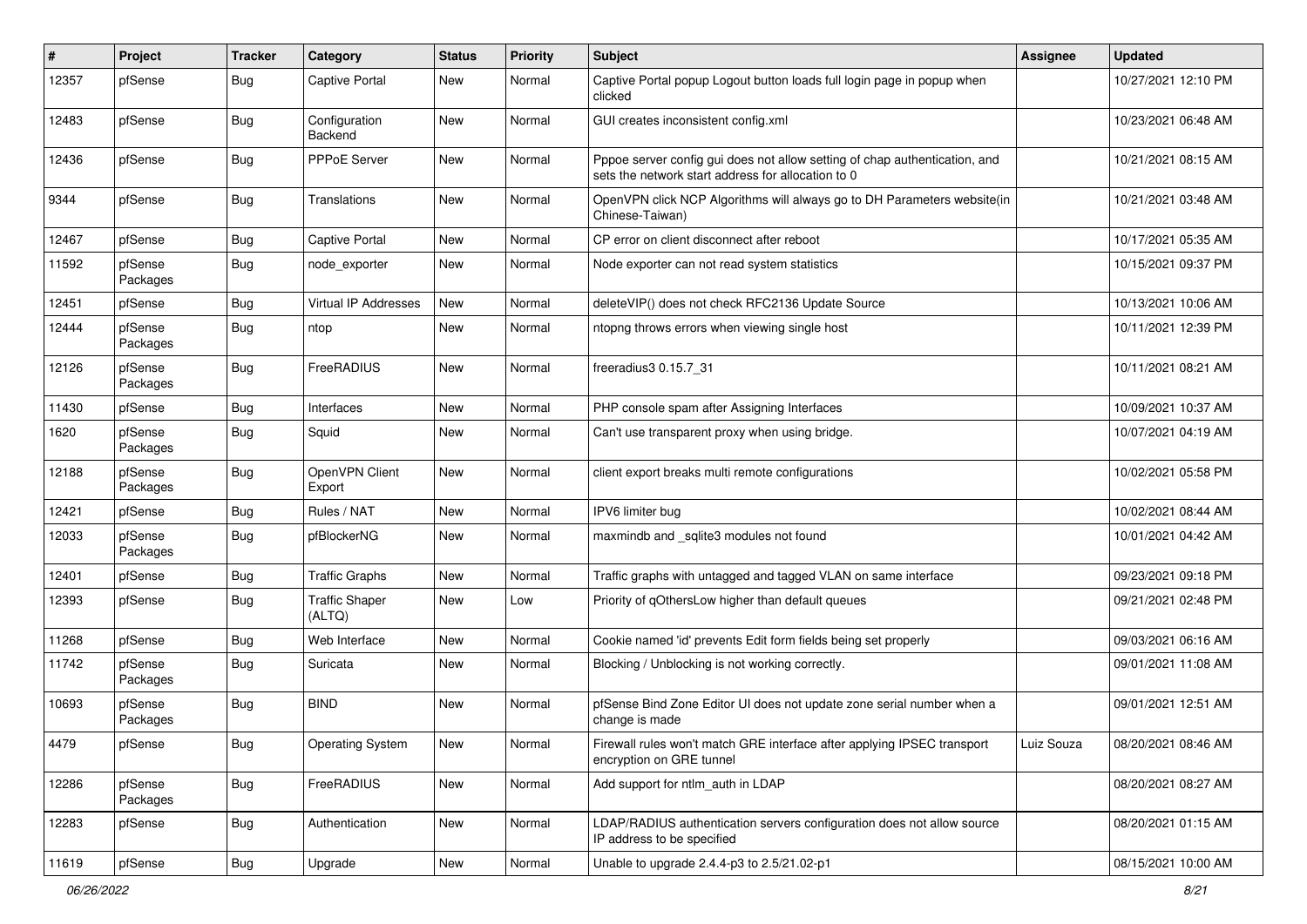| #     | Project             | <b>Tracker</b> | Category                    | <b>Status</b> | <b>Priority</b> | <b>Subject</b>                                                                                                    | Assignee   | <b>Updated</b>      |
|-------|---------------------|----------------|-----------------------------|---------------|-----------------|-------------------------------------------------------------------------------------------------------------------|------------|---------------------|
| 10311 | pfSense             | <b>Bug</b>     | OpenVPN                     | New           | Normal          | Too low net.link.ifqmaxlen causes packet drop under load when using<br>OpenVPN inside bridge interface under load |            | 08/10/2021 03:10 AM |
| 11780 | pfSense<br>Packages | <b>Bug</b>     | Suricata                    | New           | Very High       | Suricata package fails to prune suricata.log                                                                      |            | 08/06/2021 07:18 AM |
| 12178 | pfSense<br>Packages | <b>Bug</b>     | WireGuard                   | New           | Low             | WireGuard always shows 'Configuring WireGuard tunnelsdone.' message<br>on boot                                    |            | 07/30/2021 06:58 AM |
| 8815  | pfSense             | <b>Bug</b>     | Interfaces                  | New           | Normal          | IP addresses are removed from interfaces when link is lost and either IPv4<br>or IPv6 is dynamic                  | Luiz Souza | 07/21/2021 07:49 AM |
| 12130 | pfSense<br>Packages | <b>Bug</b>     | Zeek                        | New           | Normal          | Zeek fails to start                                                                                               |            | 07/15/2021 02:00 AM |
| 11997 | pfSense<br>Packages | <b>Bug</b>     | <b>IPsec Profile Wizard</b> | New           | Normal          | Add Support for Android Strongswan Profiles in the Profile Wizard                                                 | Jim Pingle | 07/10/2021 07:51 PM |
| 12122 | pfSense             | <b>Bug</b>     | Web Interface               | New           | Normal          | Perform greedy actions asychronously                                                                              |            | 07/10/2021 01:10 PM |
| 11610 | pfSense<br>Packages | <b>Bug</b>     | <b>NET-SNMP</b>             | New           | Normal          | NET-SNMP is not setting the correct permissions on AgentX                                                         |            | 06/28/2021 07:54 AM |
| 12084 | pfSense<br>Packages | <b>Bug</b>     | <b>FRR</b>                  | New           | Normal          | libfrr.so.0 error on SG-1100                                                                                      |            | 06/26/2021 08:22 AM |
| 9895  | pfSense<br>Packages | <b>Bug</b>     | Snort                       | New           | Normal          | snort reinstallation failed                                                                                       |            | 06/23/2021 08:01 AM |
| 12067 | pfSense             | Bug            | DHCP (IPv4)                 | New           | Very Low        | <b>DHCP Monitoring Statistics Error</b>                                                                           |            | 06/21/2021 08:39 AM |
| 12056 | pfSense             | <b>Bug</b>     | Logging                     | New           | Normal          | Filterlog says "Unknown Option %u"                                                                                |            | 06/18/2021 05:51 AM |
| 12013 | pfSense             | <b>Bug</b>     | Logging                     | New           | Low             | Reading log data is inefficient in certain cases                                                                  |            | 06/08/2021 07:35 AM |
| 12009 | pfSense<br>Packages | <b>Bug</b>     | Zabbix                      | New           | Normal          | Zabbix Agent starts twice by /etc/rc.start_packages                                                               |            | 06/08/2021 01:35 AM |
| 7779  | pfSense             | <b>Bug</b>     | OpenVPN                     | New           | Normal          | Traffic crossing a site-to-site OpenVPN tunnel fails to fragment.                                                 |            | 06/02/2021 08:26 AM |
| 11953 | pfSense             | Bug            | <b>IGMP Proxy</b>           | New           | Normal          | XG-1541 crashes when igmpproxy is enabled and network interfaces status<br>change                                 |            | 05/24/2021 04:55 PM |
| 11925 | pfSense             | <b>Bug</b>     | OpenVPN                     | New           | Normal          | Calling-Station-Id always set to WAN IP                                                                           |            | 05/14/2021 09:27 AM |
| 11802 | pfSense<br>Packages | Bug            | FreeRADIUS                  | New           | Normal          | FreeRADIUS sync                                                                                                   |            | 05/10/2021 04:18 AM |
| 10671 | pfSense             | <b>Bug</b>     | <b>Operating System</b>     | New           | Normal          | pfsense 2.4.5_1 does not boot on Gen2 2012R2 HyperV VM                                                            |            | 05/09/2021 06:39 AM |
| 11898 | pfSense<br>Packages | <b>Bug</b>     | apcupsd                     | New           | Normal          | PHP error from apcupsd dashboard widget                                                                           |            | 05/07/2021 09:12 AM |
| 11763 | pfSense<br>Packages | <b>Bug</b>     | Status Monitoring           | New           | Normal          | Traffic graphs refresh issue                                                                                      |            | 05/03/2021 09:44 AM |
| 11848 | pfSense<br>Packages | Bug            | Squid                       | New           | Normal          | Issue with squid cache download speed                                                                             |            | 04/23/2021 09:30 PM |
| 11841 | pfSense<br>Packages | Bug            | <b>FRR</b>                  | New           | Normal          | FRR access lists default bahavior changed to permit by default                                                    |            | 04/22/2021 09:52 AM |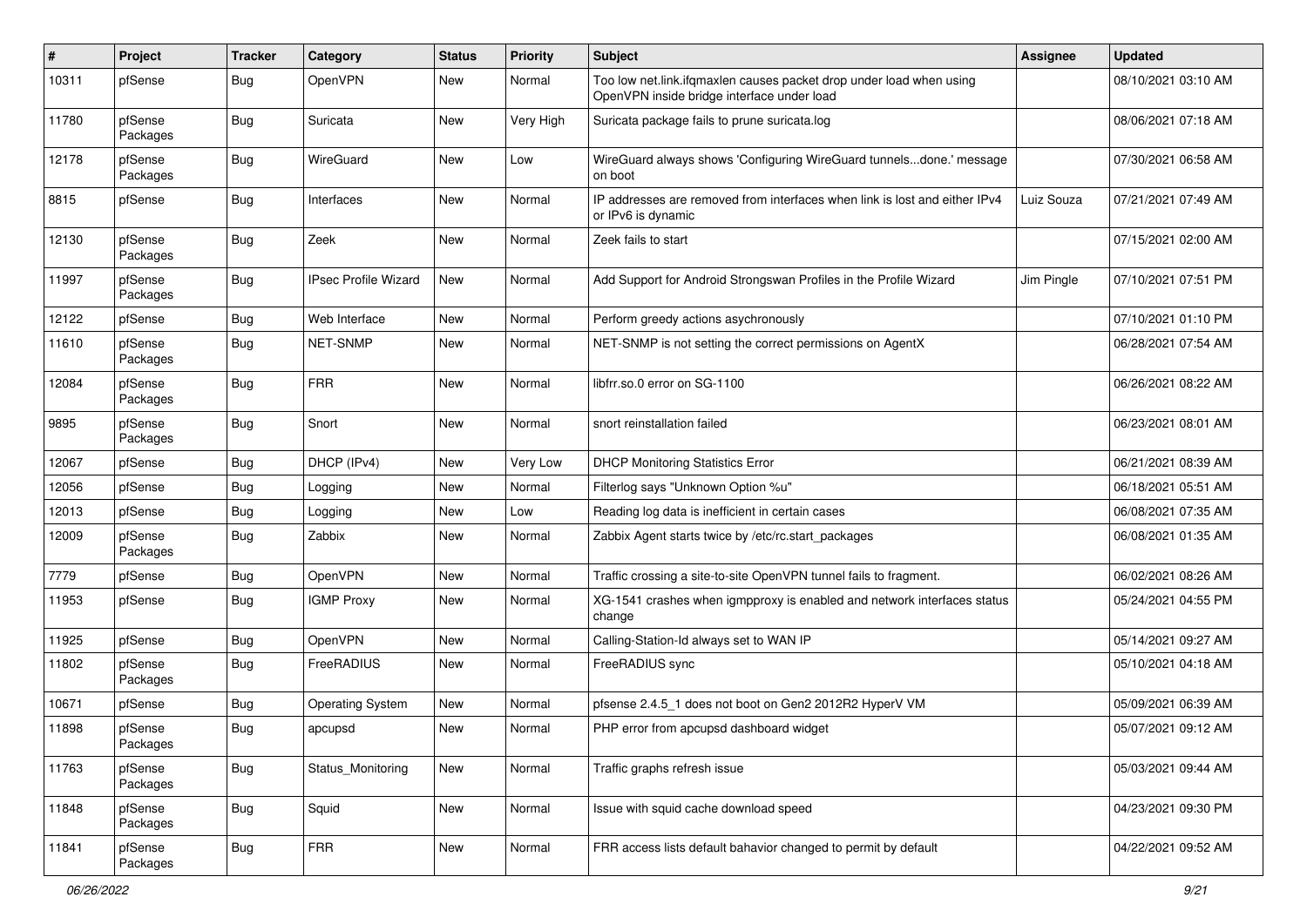| $\pmb{\#}$ | Project             | <b>Tracker</b> | Category                                        | <b>Status</b> | <b>Priority</b> | <b>Subject</b>                                                                                                                                                                                  | Assignee      | <b>Updated</b>      |
|------------|---------------------|----------------|-------------------------------------------------|---------------|-----------------|-------------------------------------------------------------------------------------------------------------------------------------------------------------------------------------------------|---------------|---------------------|
| 11835      | pfSense<br>Packages | Bug            | <b>FRR</b>                                      | New           | Normal          | FRR OSPF redistributed connected routes disappearing                                                                                                                                            |               | 04/22/2021 07:11 AM |
| 8831       | pfSense             | <b>Bug</b>     | <b>IPv6 Router</b><br>Advertisements<br>(RADVD) | New           | Very High       | Radvd causes latency spikes                                                                                                                                                                     |               | 04/19/2021 04:51 AM |
| 11786      | pfSense             | Bug            | Services                                        | New           | Normal          | SSH incomplete setup and startup fail while recovering XML backup in a<br>fresh install of pfSense 2.5.0                                                                                        |               | 04/17/2021 01:36 PM |
| 11797      | pfSense<br>Packages | <b>Bug</b>     | <b>Status Traffic Totals</b>                    | New           | Normal          | Traffic Totals lost upon reboot when using a ramdisk for /var and /tmp                                                                                                                          | John Cornwell | 04/10/2021 06:27 PM |
| 11777      | pfSense<br>Packages | <b>Bug</b>     | Unbound                                         | New           | Very Low        | Input validation prevents DNS Resolver from being disabled                                                                                                                                      |               | 04/05/2021 05:51 PM |
| 11770      | pfSense Plus        | <b>Bug</b>     | Hardware / Drivers                              | New           | Normal          | Pantech UML295 USB Modem No Longer Functional                                                                                                                                                   |               | 04/01/2021 11:28 AM |
| 11761      | pfSense             | <b>Bug</b>     | L2TP                                            | <b>New</b>    | Normal          | L2TP/IPsec VPN : PPP LCP negotiation occurs before user authentication                                                                                                                          |               | 03/31/2021 04:52 AM |
| 11731      | pfSense             | Bug            | Hardware / Drivers                              | New           | Normal          | Missing support for Realtek USB NICs                                                                                                                                                            |               | 03/30/2021 04:32 AM |
| 11724      | pfSense             | Bug            | Package System                                  | New           | Normal          | Packages unexpectedly removed when changing update branches                                                                                                                                     |               | 03/29/2021 08:09 AM |
| 11730      | pfSense             | Bug            | Web Interface                                   | New           | Normal          | Improve visibility of option selections in dark themes                                                                                                                                          |               | 03/25/2021 09:38 PM |
| 11717      | pfSense             | Bug            | Rules / NAT                                     | New           | Normal          | Incorrect port forwarding rules if Destination port alias is not equal to<br>Redirect target port alias                                                                                         |               | 03/22/2021 06:06 AM |
| 11149      | pfSense             | Bug            | <b>DHCP Relay</b>                               | New           | Normal          | DHCP relay won't start with DHCP server behind gateway                                                                                                                                          |               | 03/22/2021 05:13 AM |
| 11715      | pfSense             | Bug            | <b>OpenVPN</b>                                  | New           | Normal          | OpenVPN MTU                                                                                                                                                                                     |               | 03/22/2021 01:35 AM |
| 11556      | pfSense             | <b>Bug</b>     | Rules / NAT                                     | New           | Normal          | Kill all states associated with a NAT address                                                                                                                                                   |               | 03/19/2021 10:29 AM |
| 11657      | pfSense             | <b>Bug</b>     | Interfaces                                      | New           | Normal          | netmap ring reinit error                                                                                                                                                                        |               | 03/18/2021 10:32 PM |
| 11352      | pfSense             | <b>Bug</b>     | FreeBSD                                         | New           | Low             | CTF types > 2^15 in the pfSense kernel config results in DTrace failing                                                                                                                         | Scott Long    | 03/17/2021 02:52 AM |
| 11666      | pfSense             | <b>Bug</b>     | Logging                                         | New           | Normal          | GUI Firewall log search not parsing filter log beyond hard coded limit                                                                                                                          |               | 03/12/2021 11:38 AM |
| 11650      | pfSense<br>Packages | <b>Bug</b>     | <b>FRR</b>                                      | New           | Very Low        | FRR configuration broken on restore of manually edited FRR config<br>sections                                                                                                                   |               | 03/10/2021 08:50 AM |
| 11641      | pfSense             | Bug            | Interfaces                                      | New           | Normal          | On xn based interfaces without the VLANMTU flag the first VLAN tag<br>defined does not follow the parent interface MTU settings. All subsequent<br>VLAN tags follow the parent interface's MTU. |               | 03/09/2021 06:42 PM |
| 10708      | pfSense             | <b>Bug</b>     | Upgrade                                         | <b>New</b>    | Normal          | ZFS bootpool boot symlink issue                                                                                                                                                                 | Luiz Souza    | 03/08/2021 07:03 AM |
| 11541      | pfSense             | Bug            | <b>OpenVPN</b>                                  | New           | Normal          | OpenVPN status does not work properly when set to TCP and Concurrent<br>Connections = $1$                                                                                                       |               | 03/02/2021 02:27 PM |
| 10429      | pfSense<br>Packages | Bug            | <b>Status Traffic Totals</b>                    | New           | Normal          | Status Traffic Total broken 2.4.5                                                                                                                                                               | Jared Dillard | 02/27/2021 07:55 PM |
| 11548      | pfSense             | <b>Bug</b>     | Rules / NAT                                     | New           | Normal          | 'rule expands to no valid combination" error from port forward automatic<br>rule mixing IPv4 and IPv6 elements                                                                                  |               | 02/27/2021 03:18 PM |
| 11566      | pfSense             | Bug            | Web Interface                                   | New           | Low             | Firewall Maximum Table Entries "default size" is whatever is entered                                                                                                                            |               | 02/27/2021 10:01 AM |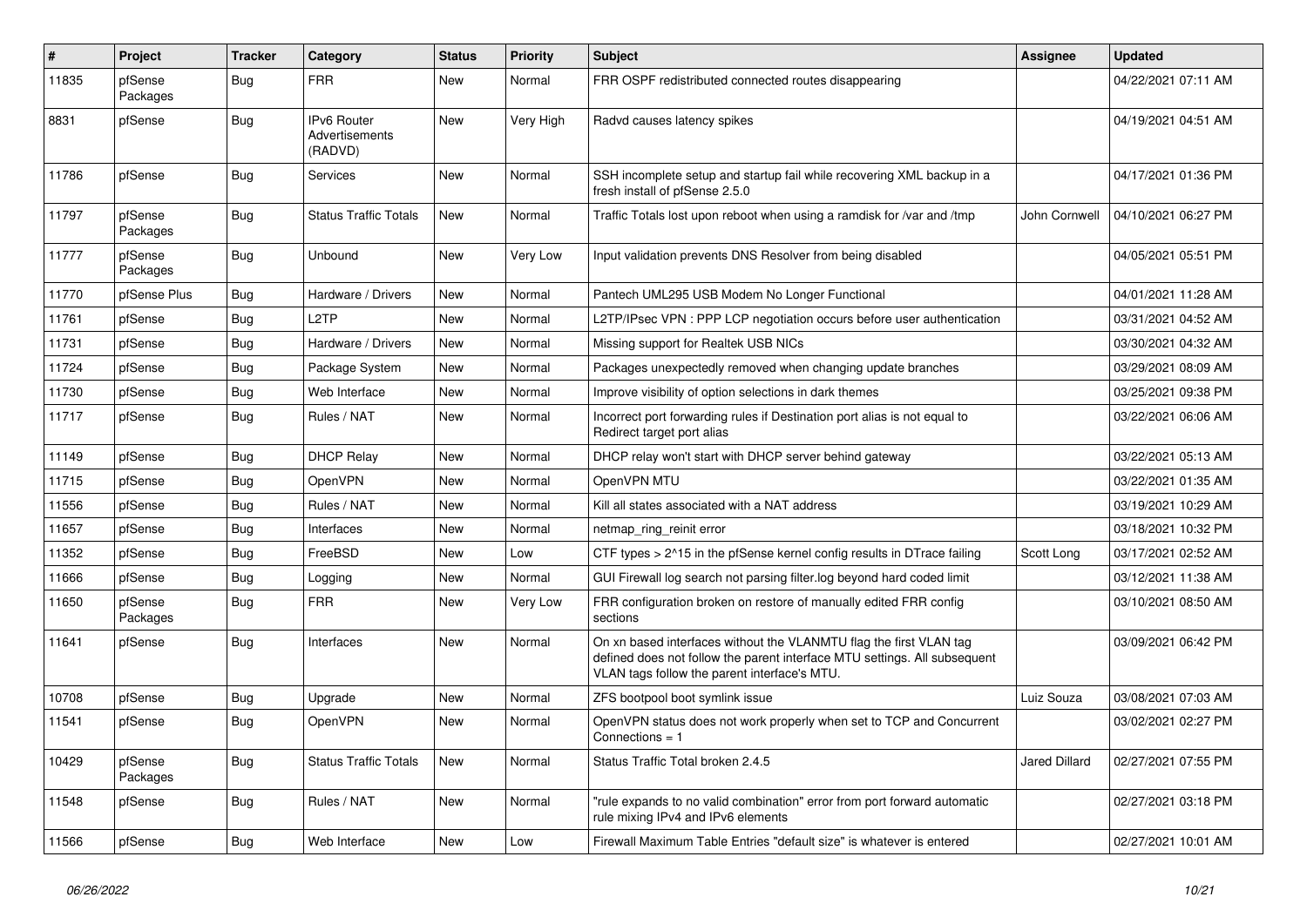| $\sharp$ | <b>Project</b>      | <b>Tracker</b> | Category                | <b>Status</b> | <b>Priority</b> | <b>Subject</b>                                                                                                         | Assignee             | <b>Updated</b>      |
|----------|---------------------|----------------|-------------------------|---------------|-----------------|------------------------------------------------------------------------------------------------------------------------|----------------------|---------------------|
| 11563    | pfSense<br>Packages | Bug            | <b>BIND</b>             | New           | High            | BIND GUI writes TXT records > 255 characters                                                                           |                      | 02/27/2021 07:11 AM |
| 11375    | pfSense<br>Packages | <b>Bug</b>     | apcupsd                 | <b>New</b>    | Normal          | UPS Type <blank> for USB APC</blank>                                                                                   |                      | 02/26/2021 11:10 AM |
| 10624    | pfSense             | <b>Bug</b>     | <b>DNS Resolver</b>     | <b>New</b>    | Normal          | Unbound configuration memory leak with python module $+$ register DHCP<br>leases active                                |                      | 02/26/2021 10:27 AM |
| 11522    | pfSense<br>Packages | Bug            | Zabbix                  | New           | Normal          | fping6 error                                                                                                           |                      | 02/24/2021 07:13 AM |
| 11503    | pfSense             | Bug            | OpenVPN                 | <b>New</b>    | Normal          | Using multiple authentication backends on an OpenVPN server fails                                                      |                      | 02/23/2021 12:23 PM |
| 11509    | pfSense<br>Packages | Bug            | <b>LCDProc</b>          | New           | Low             | LCD package - not starting at boot - stop and start in Status Window not<br>possible                                   |                      | 02/23/2021 10:55 AM |
| 11490    | pfSense<br>Packages | <b>Bug</b>     | Service Watchdog        | New           | Very Low        | Service Watchdog - Impacts Reboots and Package Updates                                                                 |                      | 02/22/2021 12:07 PM |
| 11493    | pfSense<br>Packages | <b>Bug</b>     | Zabbix                  | New           | Very Low        | After upgrade zabbix proxy wont start                                                                                  |                      | 02/21/2021 05:31 AM |
| 11479    | pfSense<br>Packages | Bug            | snmptt                  | New           | Normal          | snmptt 1.4.2 does not work in daemon mode                                                                              |                      | 02/20/2021 04:37 PM |
| 11473    | pfSense             | Bug            | Web Interface           | <b>New</b>    | Normal          | System Activity shows invalid data on SG-3100                                                                          |                      | 02/19/2021 08:12 PM |
| 11418    | pfSense             | Bug            | <b>IPsec</b>            | New           | Very Low        | 'NAT-T: Force' is broken for IPv6 IPsec                                                                                |                      | 02/16/2021 08:25 AM |
| 11414    | pfSense<br>Packages | Bug            | pfBlockerNG             | New           | Normal          | Enabling feed "Public DNS4 all" breaks some Google services                                                            |                      | 02/13/2021 02:46 AM |
| 11412    | pfSense             | <b>Bug</b>     | Interfaces              | New           | Normal          | LLDPD Package Doesn't Work with Switchports                                                                            |                      | 02/12/2021 08:12 PM |
| 8686     | pfSense             | <b>Bug</b>     | <b>IPsec</b>            | <b>New</b>    | Normal          | IPsec VTI: Assigned interface firewall rules are never parsed                                                          |                      | 02/10/2021 12:15 PM |
| 11184    | pfSense             | <b>Bug</b>     | FreeBSD                 | <b>New</b>    | Normal          | PF: State policy cannot be configurable                                                                                |                      | 02/09/2021 02:43 AM |
| 11363    | pfSense             | <b>Bug</b>     | Installer               | <b>New</b>    | Normal          | Clean Install 2.5.0 fails due to hardware incompability                                                                |                      | 02/04/2021 11:06 AM |
| 10892    | pfSense             | Bug            | Rules / NAT             | New           | Low             | Large number of VLAN/LANs make floating rules are to read                                                              | <b>Jared Dillard</b> | 02/01/2021 03:29 PM |
| 11335    | pfSense             | Bug            | Interfaces              | New           | Normal          | Spoofing the MAC on a LAGG interface does not work for some NIC types.                                                 |                      | 01/29/2021 09:10 AM |
| 11261    | pfSense<br>Packages | <b>Bug</b>     | pfBlockerNG             | New           | Normal          | pfBlockerNG ASN numbers in IPv4 (/IPv6) Custom List generate error(s)<br>"Invalid numeric literal at line 1, column 7" |                      | 01/28/2021 08:34 AM |
| 11232    | pfSense             | <b>Bug</b>     | <b>Operating System</b> | New           | Normal          | Fix pfSense fsync                                                                                                      |                      | 01/08/2021 08:53 AM |
| 11235    | pfSense<br>Packages | <b>Bug</b>     | Filer                   | New           | Normal          | Filer run script when "state" unchanged                                                                                |                      | 01/08/2021 07:24 AM |
| 11203    | pfSense             | <b>Bug</b>     | Certificates            | <b>New</b>    | Normal          | certificate manager very slow                                                                                          |                      | 12/31/2020 11:57 AM |
| 10935    | pfSense<br>Packages | <b>Bug</b>     | <b>FRR</b>              | New           | Normal          | FRR 0.6.7-6 - BGPD service recycled IPv6 without Route Map                                                             |                      | 12/30/2020 05:00 PM |
| 11158    | pfSense<br>Packages | <b>Bug</b>     | <b>FRR</b>              | <b>New</b>    | High            | <b>FRR Prefix Lists</b>                                                                                                |                      | 12/30/2020 04:55 PM |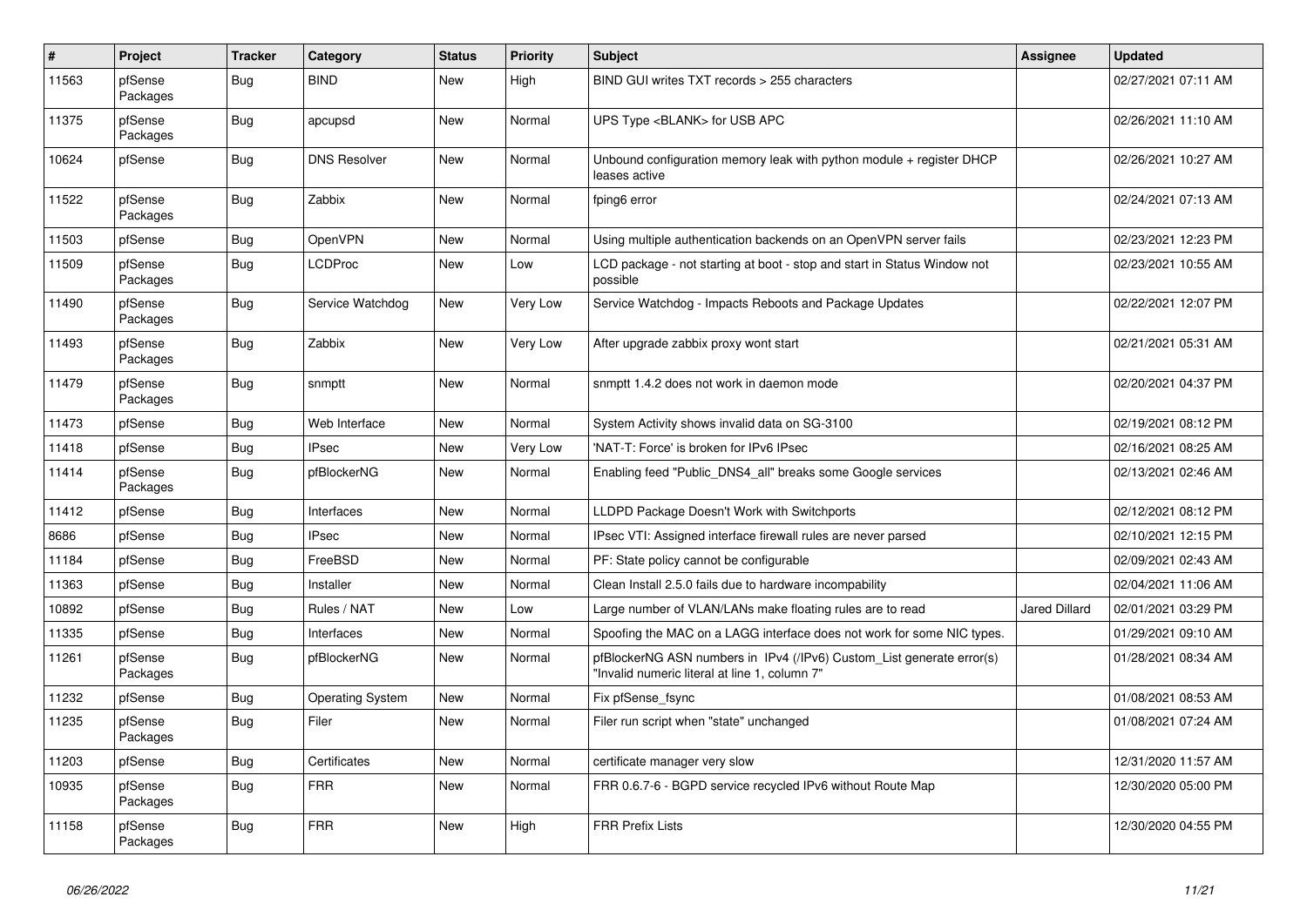| #     | Project             | Tracker    | Category                        | <b>Status</b> | <b>Priority</b> | <b>Subject</b>                                                                                                          | Assignee      | <b>Updated</b>      |
|-------|---------------------|------------|---------------------------------|---------------|-----------------|-------------------------------------------------------------------------------------------------------------------------|---------------|---------------------|
| 11000 | pfSense<br>Packages | <b>Bug</b> | haproxy                         | New           | Very Low        | haproxy deprecated trick suggested                                                                                      |               | 12/23/2020 02:55 PM |
| 11177 | pfSense             | <b>Bug</b> | Dynamic DNS                     | New           | Normal          | DDNSv6 not using Check IP Services                                                                                      |               | 12/21/2020 05:02 AM |
| 11147 | pfSense             | Bug        | Dynamic DNS                     | New           | Normal          | Domeneshop DynDNS IPv4 and IPv6                                                                                         |               | 12/09/2020 11:47 PM |
| 8964  | pfSense             | <b>Bug</b> | <b>IPsec</b>                    | New           | High            | IPsec async cryptography advanced setting - TCP traffic not passing<br>through                                          | Luiz Souza    | 12/08/2020 12:09 PM |
| 6691  | pfSense             | <b>Bug</b> | DHCP (IPv6)                     | New           | Normal          | dhcp6c quits after only two tries if no response was received                                                           |               | 12/07/2020 04:25 PM |
| 10516 | pfSense<br>Packages | <b>Bug</b> | <b>FRR</b>                      | New           | Normal          | FRR Access list                                                                                                         |               | 12/06/2020 11:02 PM |
| 11110 | pfSense             | <b>Bug</b> | Backup / Restore                | New           | Normal          | Backup file should be checked before restoring a specific area                                                          |               | 12/05/2020 02:50 PM |
| 6051  | pfSense             | Bug        | DHCP (IPv6)                     | New           | Normal          | DHCPv6 Client Failure for additional WAN Address causes<br>2-seconds-service-restart-loop                               |               | 12/03/2020 01:08 AM |
| 7943  | pfSense             | <b>Bug</b> | Web Interface                   | <b>New</b>    | Normal          | CSS Overflow Fix for Drop Down Menus in webConfigurator                                                                 |               | 11/21/2020 02:54 PM |
| 11093 | pfSense             | <b>Bug</b> | Wireless                        | New           | Low             | ral(4) driver non-functional in arm64                                                                                   |               | 11/21/2020 10:45 AM |
| 9654  | pfSense             | <b>Bug</b> | <b>DNS Resolver</b>             | New           | Normal          | After reboot, the DNS resolver must be restarted before it will advertise the<br>ipv6 DNS address of the router.        |               | 11/20/2020 03:12 AM |
| 7267  | pfSense<br>Packages | <b>Bug</b> | <b>Status Traffic Totals</b>    | New           | Normal          | Status Traffic Totals - Stacked Bar - Scale not high enough                                                             | Jared Dillard | 11/18/2020 07:38 AM |
| 11074 | pfSense<br>Packages | <b>Bug</b> | <b>BIND</b>                     | New           | Low             | bind Zone Settings Zones, Save button opens "Confirmation required to<br>save changes"                                  |               | 11/16/2020 11:08 AM |
| 8325  | pfSense             | <b>Bug</b> | UPnP/NAT-PMP                    | New           | Normal          | UPnP not available for pppoe-Clients                                                                                    |               | 11/15/2020 10:33 AM |
| 6321  | pfSense             | <b>Bug</b> | L2TP                            | New           | Normal          | Problem with connecting I2tp over ipsec from android and windows                                                        |               | 11/13/2020 11:01 AM |
| 4740  | pfSense             | <b>Bug</b> | Wireless                        | New           | Normal          | Intel wireless kernel panic in infrastructure mode with WPA                                                             |               | 11/13/2020 08:38 AM |
| 10726 | pfSense             | <b>Bug</b> | Rules / NAT                     | New           | Normal          | Sticky-connections option is bugged - sticky-address cannot be redefined                                                |               | 11/12/2020 10:12 AM |
| 11040 | pfSense<br>Packages | <b>Bug</b> | pfBlockerNG                     | New           | Normal          | pfb_filter core faults when clearing firewall log                                                                       |               | 11/07/2020 01:44 PM |
| 10875 | pfSense             | Bug        | Gateways                        | New           | Normal          | PPP periodic reset does not fully restore gateway group round-robin<br>functionality                                    | Luiz Souza    | 11/05/2020 07:44 AM |
| 8263  | pfSense             | Bug        | <b>Traffic Shaper</b><br>(ALTQ) | New           | Normal          | Cannot create a nonlinear `Link Share` service curve because of: "the sum<br>of the child bandwidth higher than parent" |               | 11/05/2020 07:31 AM |
| 8192  | pfSense             | <b>Bug</b> | Gateway Monitoring              | New           | Low             | dpinger - Change in ISP link-local IPv6 address drops connectivity                                                      | Luiz Souza    | 11/05/2020 07:31 AM |
| 10325 | pfSense             | <b>Bug</b> | Notifications                   | New           | Normal          | System/Advanced/Notifications/E-Mail - SMTP Notification E-Mail auth<br>password Unexpected Bahaviour                   |               | 10/30/2020 08:17 AM |
| 10994 | pfSense<br>Packages | <b>Bug</b> | squidguard                      | New           | Low             | SquidGuard Blacklists Restore Default button does not work                                                              |               | 10/20/2020 12:26 PM |
| 10980 | pfSense             | <b>Bug</b> | <b>Operating System</b>         | New           | Normal          | rc.local is executed at login by rc.initial, and not at boot time.                                                      |               | 10/19/2020 09:39 AM |
| 10989 | pfSense<br>Packages | <b>Bug</b> | Snort                           | New           | Low             | Snort alert page has hidden characters in IPv6 address                                                                  |               | 10/17/2020 04:06 PM |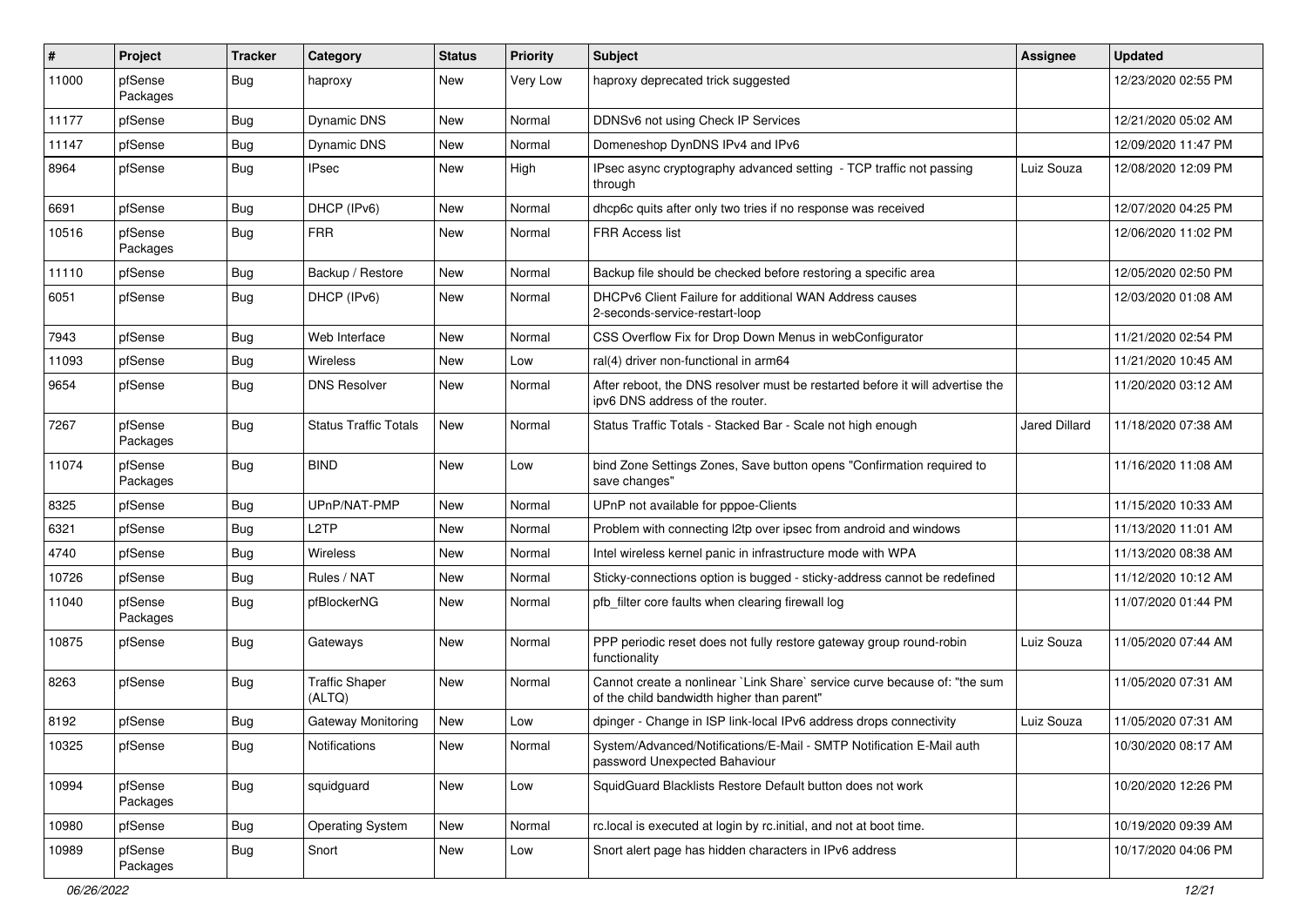| ∦     | Project             | Tracker    | Category                        | <b>Status</b> | <b>Priority</b> | <b>Subject</b>                                                                                                               | <b>Assignee</b> | <b>Updated</b>      |
|-------|---------------------|------------|---------------------------------|---------------|-----------------|------------------------------------------------------------------------------------------------------------------------------|-----------------|---------------------|
| 10952 | pfSense             | <b>Bug</b> | Rules / NAT                     | New           | Low             | Inconsistency in Subnet Defaults Between Firewall Rules and Interface<br><b>Address Assignments</b>                          |                 | 10/09/2020 12:50 PM |
| 10714 | pfSense             | <b>Bug</b> | DHCP (IPv6)                     | New           | Normal          | radvd only gives out the prefix of the "first" IPv6 address of an interface                                                  |                 | 10/06/2020 01:03 PM |
| 9353  | pfSense             | <b>Bug</b> | Dashboard                       | New           | Low             | PHPSession errors from limited access to dashboard and widgets                                                               |                 | 10/06/2020 09:31 AM |
| 10791 | pfSense<br>Packages | <b>Bug</b> | <b>PIMD</b>                     | New           | Normal          | Valid (vlan)interfaces do not get vif reporting "Invalid phyint address"                                                     |                 | 10/06/2020 09:20 AM |
| 8432  | pfSense             | <b>Bug</b> | <b>Dynamic DNS</b>              | New           | Normal          | Dynamic DNS Client gives an error that it can't find IPv6 address when<br>WAN interface is a LAGG                            |                 | 09/17/2020 05:23 AM |
| 10765 | pfSense             | <b>Bug</b> | Authentication                  | New           | Normal          | Ampersands in Idap extended query are escaped twice                                                                          |                 | 09/02/2020 07:55 AM |
| 10845 | pfSense<br>Packages | Bug        | apcupsd                         | New           | Normal          | apcupsd doesn't stop when not enabled                                                                                        |                 | 08/24/2020 10:16 AM |
| 10833 | pfSense             | <b>Bug</b> | Configuration<br><b>Backend</b> | New           | Normal          | unbound exits on configuration error when link status flaps on LAN interface                                                 |                 | 08/13/2020 11:53 PM |
| 10822 | pfSense             | <b>Bug</b> | DHCP (IPv6)                     | New           | Normal          | Deprecated IPv6 prefix won't be announced as deprecated to clients                                                           |                 | 08/10/2020 09:23 AM |
| 8820  | pfSense             | <b>Bug</b> | Rules / NAT                     | New           | Low             | System/Advanced/Misc - "Do not kill connections when schedule expires"<br>UN-checked still leaves existing connections open. |                 | 07/28/2020 10:59 AM |
| 10783 | pfSense<br>Packages | <b>Bug</b> | ntop                            | New           | Normal          | NtopNG is very unstable on arm64                                                                                             |                 | 07/22/2020 09:07 AM |
| 10584 | pfSense             | <b>Bug</b> | Hardware / Drivers              | New           | Normal          | SG-3100 with M.2: shutdown instead of reboot                                                                                 |                 | 07/21/2020 03:08 AM |
| 8380  | pfSense             | <b>Bug</b> | OpenVPN                         | New           | Normal          | OpenVPN RADIUS password length is not constant                                                                               | Jim Pingle      | 07/17/2020 11:46 AM |
| 10760 | pfSense<br>Packages | <b>Bug</b> | <b>BIND</b>                     | New           | High            | pfSense BIND 9.14.12 server terminates due to assertion failure                                                              |                 | 07/11/2020 04:53 PM |
| 10729 | pfSense             | Bug        | Package System                  | New           | Normal          | Certificate verification failed for pkg.freebsd.org                                                                          |                 | 07/05/2020 01:12 AM |
| 10712 | pfSense             | <b>Bug</b> | Rules / NAT                     | New           | Normal          | "default allow LAN IPv6 to any" rule does not work right after boot when<br>using IPv6 PD                                    |                 | 06/30/2020 12:17 AM |
| 10715 | pfSense             | <b>Bug</b> | <b>DHCP Relay</b>               | New           | Normal          | DHCPv6 relay always uses the "first" IPv6 address of an interface                                                            |                 | 06/29/2020 05:01 AM |
| 10701 | pfSense             | <b>Bug</b> | Web Interface                   | <b>New</b>    | Very Low        | Firewall Log too wide with Rule Description Column                                                                           |                 | 06/25/2020 07:36 AM |
| 10695 | pfSense<br>Packages | <b>Bug</b> | FreeRADIUS                      | New           | Normal          | FreeRadius Accounting skipping MBs after reboot due to power down                                                            |                 | 06/24/2020 04:49 AM |
| 7986  | pfSense             | <b>Bug</b> | Wireless                        | New           | Normal          | WLAN card no longer properly initialized under 2.4.0                                                                         |                 | 06/19/2020 08:08 AM |
| 8464  | pfSense             | <b>Bug</b> | Wireless                        | New           | Very Low        | Wireless USB card does not connect to WiFi automatically after reboot/halt                                                   |                 | 06/19/2020 03:44 AM |
| 8087  | pfSense             | <b>Bug</b> | Authentication                  | New           | Normal          | Provide Calling-Station-ID to RADIUS backed VPN connections                                                                  |                 | 06/06/2020 05:36 AM |
| 10601 | pfSense<br>Packages | <b>Bug</b> | Status_Monitoring               | New           | Normal          | Dashboard->Traffic Graphs Scale is capped for outbound                                                                       |                 | 05/29/2020 10:13 AM |
| 10606 | pfSense<br>Packages | Bug        | Snort                           | New           | Normal          | Snort Inline stopped working after upgrade to FreeBSD 12.1 (network traffic<br>blocked after heavy load randomly)            |                 | 05/28/2020 10:06 AM |
| 10590 | pfSense<br>Packages | <b>Bug</b> | pfBlockerNG                     | New           | Normal          | pfBlockerNG: Invalid argument supplied for foreach()                                                                         |                 | 05/26/2020 08:22 AM |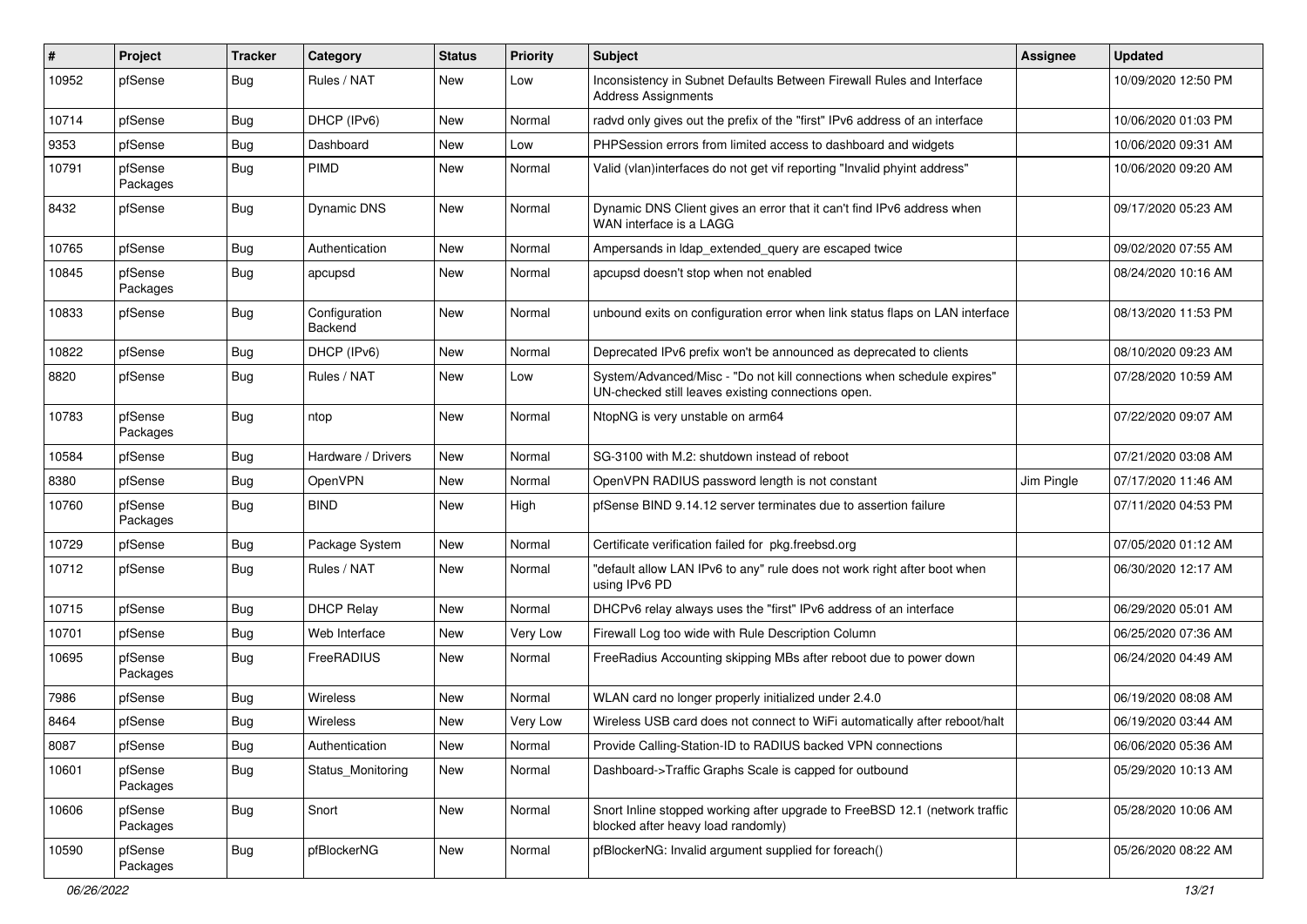| #     | Project             | <b>Tracker</b> | Category                     | <b>Status</b> | <b>Priority</b> | Subject                                                                                                                                                  | Assignee      | <b>Updated</b>      |
|-------|---------------------|----------------|------------------------------|---------------|-----------------|----------------------------------------------------------------------------------------------------------------------------------------------------------|---------------|---------------------|
| 8324  | pfSense             | <b>Bug</b>     | Hardware / Drivers           | New           | Normal          | bxe cards require promisc for OSPF                                                                                                                       | Luiz Souza    | 05/25/2020 03:19 PM |
| 9139  | pfSense<br>Packages | <b>Bug</b>     | Telegraf                     | New           | Normal          | telegraf: add ping for default gateway(s)                                                                                                                |               | 05/21/2020 04:23 PM |
| 8343  | pfSense             | <b>Bug</b>     | Gateways                     | New           | Normal          | Gateway Routes (Default Routes) not removed in Kernel when removed<br>from GUI                                                                           |               | 05/14/2020 01:22 AM |
| 10503 | pfSense<br>Packages | <b>Bug</b>     | <b>FRR</b>                   | New           | Normal          | Flapping any GW in multi-WAN influences restating all IPsec tunnels in FRR<br>which leads to dropping all IPsec VTI static routes and related BGP issues |               | 05/08/2020 07:51 PM |
| 10493 | pfSense             | <b>Bug</b>     | <b>IPsec</b>                 | <b>New</b>    | Normal          | filter_get_vpns_list() issues                                                                                                                            |               | 05/06/2020 01:07 AM |
| 10526 | pfSense<br>Packages | <b>Bug</b>     | pfBlockerNG                  | New           | Normal          | Package pfBlockerNG Crashes on Alert view                                                                                                                |               | 05/04/2020 08:59 AM |
| 10487 | pfSense<br>Packages | <b>Bug</b>     | Telegraf                     | New           | Normal          | Telegraf package not sending logs to influxdb server                                                                                                     |               | 05/03/2020 07:09 PM |
| 9537  | pfSense<br>Packages | <b>Bug</b>     | <b>Status Traffic Totals</b> | New           | Normal          | One month offset in displayed data between time changes                                                                                                  | Jared Dillard | 05/01/2020 08:27 AM |
| 10000 | pfSense             | <b>Bug</b>     | Dynamic DNS                  | New           | Normal          | Azure Dynamic DNS A and AAAA Records for Apex Zone                                                                                                       |               | 03/31/2020 09:03 AM |
| 10370 | pfSense<br>Packages | <b>Bug</b>     | ntop                         | New           | Normal          | ntopng Timeseries not send to InfluxDB                                                                                                                   |               | 03/30/2020 09:42 AM |
| 9179  | pfSense             | <b>Bug</b>     | <b>NAT Reflection</b>        | New           | Normal          | NAT reflection fix implemented for #8604 is causing WebUI and XMLRPC to<br>fail on slave                                                                 |               | 03/27/2020 08:01 PM |
| 6481  | pfSense             | <b>Bug</b>     | <b>IPsec</b>                 | New           | Normal          | loading EAP_RADIUS method failed                                                                                                                         |               | 03/24/2020 04:25 PM |
| 10342 | pfSense             | <b>Bug</b>     | <b>DNS Resolver</b>          | New           | Normal          | Unbound domain overrides stop resolving periodically. They only resume<br>after the service has been restarted.                                          |               | 03/13/2020 10:35 AM |
| 10310 | pfSense             | <b>Bug</b>     | Upgrade                      | New           | Normal          | Systems with low RAM and several packages may temporarily fail to load<br>large tables after an upgrade                                                  |               | 03/03/2020 07:55 AM |
| 10279 | pfSense<br>Packages | <b>Bug</b>     | open-vm-tools                | New           | Normal          | pfSense's OpenVM Tools on ESXi 6.7 no longer provides guest vm<br>functionality                                                                          |               | 03/01/2020 06:07 PM |
| 10292 | pfSense<br>Packages | <b>Bug</b>     | Suricata                     | New           | Normal          | Suricata not respecting SID Mgmt list                                                                                                                    |               | 02/27/2020 01:02 PM |
| 10265 | pfSense<br>Packages | <b>Bug</b>     | <b>Notes</b>                 | New           | Very Low        | Adding a Note with malformed title will force system restore                                                                                             |               | 02/27/2020 10:12 AM |
| 10294 | pfSense<br>Packages | <b>Bug</b>     | <b>FRR</b>                   | New           | Normal          | FRR Route Counts Incorrect on Status Page                                                                                                                | Jim Pingle    | 02/26/2020 11:08 AM |
| 10278 | pfSense<br>Packages | Bug            | pfBlockerNG                  | New           | Normal          | pfBlockerNG: Formatting issue on DNSBL stats page                                                                                                        |               | 02/24/2020 01:36 PM |
| 10277 | pfSense             | <b>Bug</b>     | Web Interface                | New           | Normal          | Sorting the log entries does not use year value                                                                                                          |               | 02/24/2020 07:46 AM |
| 9934  | pfSense<br>Packages | <b>Bug</b>     | Suricata                     | New           | Normal          | suricata update kills WAN interface                                                                                                                      |               | 02/20/2020 09:17 AM |
| 10271 | pfSense             | Bug            | Web Interface                | New           | Normal          | Large number of VLAN/LANs make "Interfaces" menu hard to access                                                                                          |               | 02/20/2020 04:46 AM |
| 7420  | pfSense             | Bug            | IPsec                        | New           | Normal          | ipsec status freezing                                                                                                                                    |               | 02/13/2020 09:09 AM |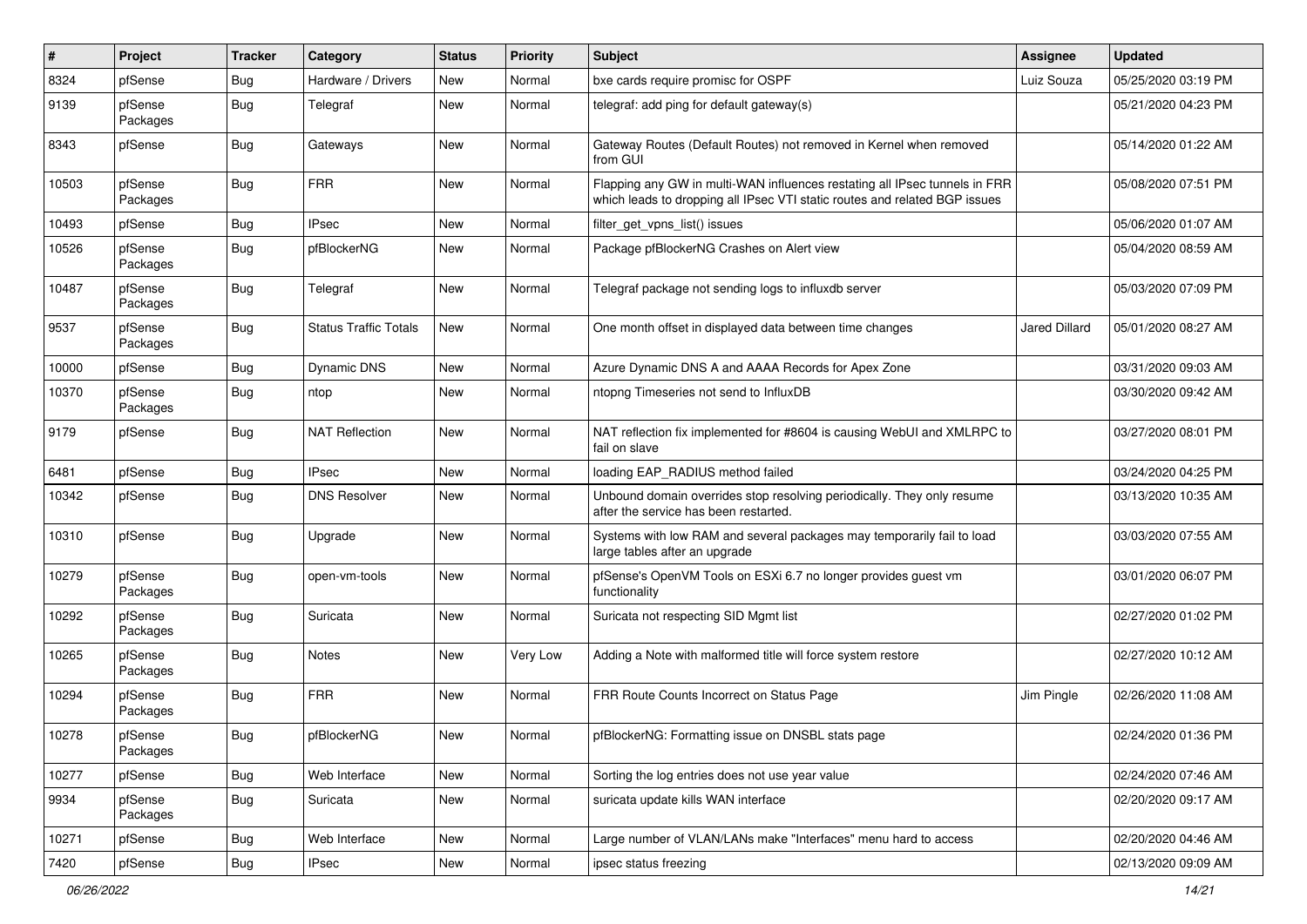| #     | Project             | <b>Tracker</b> | Category              | <b>Status</b> | <b>Priority</b> | <b>Subject</b>                                                                                       | Assignee   | <b>Updated</b>      |
|-------|---------------------|----------------|-----------------------|---------------|-----------------|------------------------------------------------------------------------------------------------------|------------|---------------------|
| 10252 | pfSense<br>Packages | <b>Bug</b>     | pfBlockerNG           | New           | High            | pfblockerng-devel                                                                                    |            | 02/11/2020 05:18 PM |
| 10253 | pfSense<br>Packages | <b>Bug</b>     | pfBlockerNG           | New           | Normal          | pfblockerng-devel uses user interface for VIP causing issues with other<br>services                  |            | 02/11/2020 09:17 AM |
| 8770  | pfSense             | <b>Bug</b>     | Interfaces            | New           | Normal          | QinQ interfaces always show as active                                                                |            | 02/01/2020 09:47 AM |
| 3312  | pfSense             | <b>Bug</b>     | <b>IPsec</b>          | New           | Normal          | Gateway on IPsec rules is not functional in pf                                                       |            | 01/28/2020 10:09 PM |
| 10188 | pfSense<br>Packages | <b>Bug</b>     | pfBlockerNG           | New           | Normal          | Reputation tab is not working                                                                        |            | 01/24/2020 10:06 AM |
| 10164 | pfSense<br>Packages | <b>Bug</b>     | pfBlockerNG           | New           | Normal          | pfBlockerNG dashboard widget position is not maintained when updating                                |            | 01/06/2020 10:06 AM |
| 10150 | pfSense             | <b>Bug</b>     | <b>IGMP Proxy</b>     | New           | Normal          | IGMP Proxy does not scale to hundreds of streams                                                     |            | 01/03/2020 02:56 AM |
| 10143 | pfSense             | <b>Bug</b>     | <b>DNS Resolver</b>   | New           | Normal          | System hostname DNS entry is assigned to the wrong IP on multi-wan<br>setups                         |            | 12/31/2019 02:33 PM |
| 9676  | pfSense<br>Packages | <b>Bug</b>     | pfBlockerNG           | New           | Normal          | AS lookup fails                                                                                      |            | 12/26/2019 12:17 AM |
| 9999  | pfSense<br>Packages | <b>Bug</b>     | pfBlockerNG           | New           | Normal          | unbound fatal error if System Domain in DNSBL and System Domain Local<br>Zone Type is Redirect       |            | 12/25/2019 08:10 AM |
| 9566  | pfSense             | <b>Bug</b>     | <b>Traffic Graphs</b> | New           | Normal          | Traffic graph displays traffic incorrectly                                                           |            | 11/18/2019 07:54 AM |
| 9497  | pfSense<br>Packages | <b>Bug</b>     | AWS VPC               | New           | Normal          | AWS VPN Wizard: WebGUI times out.                                                                    |            | 11/13/2019 10:07 AM |
| 9286  | pfSense<br>Packages | <b>Bug</b>     | squidguard            | New           | Normal          | squidGuard - Unable to change IP for sgerror.php URL in configuration                                |            | 11/13/2019 10:07 AM |
| 9889  | pfSense             | <b>Bug</b>     | Certificates          | New           | Very Low        | CRL check for Intermediate CA CRLs fails                                                             | Jim Pingle | 11/08/2019 11:03 AM |
| 9837  | pfSense             | <b>Bug</b>     | Interfaces            | New           | Very Low        | ipv6 is not completely disabled on the interfaces                                                    |            | 10/24/2019 01:16 AM |
| 9012  | pfSense<br>Packages | <b>Bug</b>     | Squid                 | New           | Very Low        | Captive Portal authentication in Squid Proxy Server does not work                                    |            | 10/12/2019 05:06 AM |
| 9805  | pfSense             | <b>Bug</b>     | <b>Dynamic DNS</b>    | <b>New</b>    | Normal          | dynDNS cloudflare multiple entries                                                                   |            | 10/02/2019 04:51 PM |
| 9755  | pfSense             | <b>Bug</b>     | Package System        | New           | Very Low        | package description wrong link<br>https://www.freshports.org/security/openvpn-client-export          |            | 09/13/2019 07:22 AM |
| 9737  | pfSense             | Bug            | <b>Traffic Graphs</b> | New           | Normal          | traffic-graphs.js shows incorrect units inside the chart                                             |            | 09/09/2019 06:35 AM |
| 9724  | pfSense<br>Packages | <b>Bug</b>     | pfBlockerNG           | New           | High            | pfblockerng-firewall-filter-service-will-not-start                                                   |            | 09/05/2019 06:32 AM |
| 9707  | pfSense<br>Packages | <b>Bug</b>     | pfBlockerNG           | New           | Normal          | Some networks already existing in deny Feeds are not stopped even if<br>existing in custom deny list |            | 08/28/2019 10:03 AM |
| 7848  | pfSense             | <b>Bug</b>     | Diagnostics           | New           | Low             | NDP Table Sort by Expiration Error                                                                   |            | 08/26/2019 02:56 PM |
| 9698  | pfSense             | <b>Bug</b>     | <b>RRD Graphs</b>     | New           | Normal          | Monitoring graphs do not retain state after auto-refresh                                             |            | 08/26/2019 02:09 AM |
| 8846  | pfSense             | <b>Bug</b>     | Gateways              | New           | Low             | Misleading gateway error message adding/editing static routes using a<br>disabled interface          |            | 08/21/2019 11:29 AM |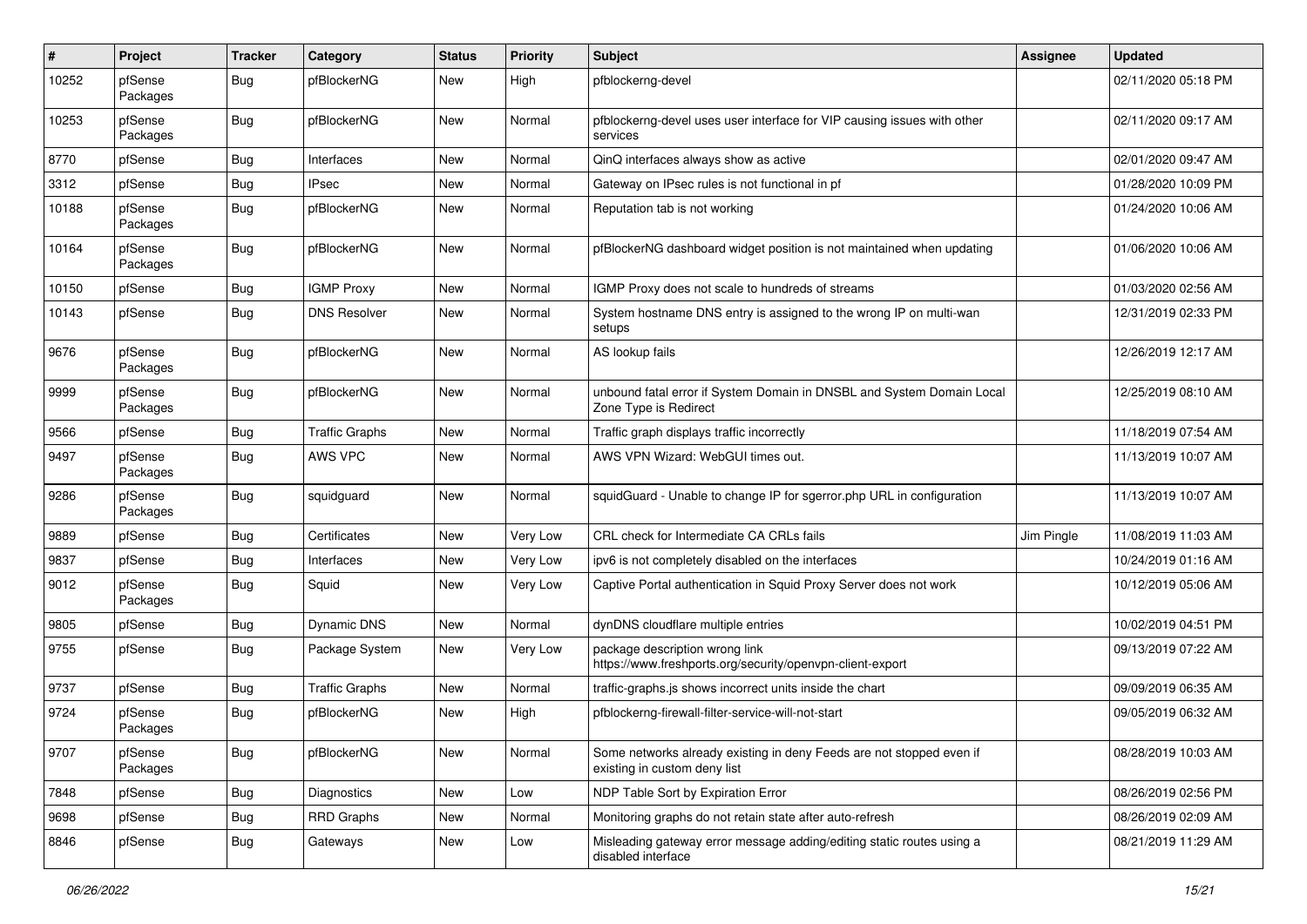| $\sharp$ | Project             | <b>Tracker</b> | Category                                 | <b>Status</b> | <b>Priority</b> | Subject                                                                                                               | <b>Assignee</b>      | <b>Updated</b>      |
|----------|---------------------|----------------|------------------------------------------|---------------|-----------------|-----------------------------------------------------------------------------------------------------------------------|----------------------|---------------------|
| 7977     | pfSense             | <b>Bug</b>     | Translations                             | New           | Normal          | English text shown in stead of translated text (Routing - Gateway groups -<br>edit)                                   |                      | 08/21/2019 11:28 AM |
| 8335     | pfSense             | <b>Bug</b>     | <b>LAGG Interfaces</b>                   | New           | Normal          | System hang with LACP downlink to UniFi switch                                                                        |                      | 08/21/2019 11:18 AM |
| 9183     | pfSense             | <b>Bug</b>     | LAGG Interfaces                          | <b>New</b>    | Very Low        | OpenVPN Lagg Interface not working after restart or new start                                                         |                      | 08/21/2019 11:17 AM |
| 9453     | pfSense             | <b>Bug</b>     | <b>LAGG Interfaces</b>                   | New           | Normal          | VLAN Interfaces on LAGG get orphaned at boot                                                                          |                      | 08/21/2019 11:16 AM |
| 7665     | pfSense             | <b>Bug</b>     | Aliases / Tables                         | New           | Normal          | Host range validation for Aliases is not strict enough                                                                |                      | 08/21/2019 11:01 AM |
| 8233     | pfSense             | <b>Bug</b>     | <b>NAT Reflection</b>                    | New           | Very Low        | NAT reflection back to originating host broken when using FQDN-based IP<br>aliases                                    |                      | 08/21/2019 10:53 AM |
| 3771     | pfSense             | <b>Bug</b>     | DHCP (IPv4)                              | New           | Normal          | Webinterface and dhcpdcrashes with 500+ static leases                                                                 |                      | 08/21/2019 09:26 AM |
| 9101     | pfSense             | <b>Bug</b>     | <b>Traffic Graphs</b>                    | New           | Normal          | Traffic Graphs/Dashboard Slows Downloads Being Performed by the Same<br>Firefox Browser                               |                      | 08/21/2019 09:18 AM |
| 8614     | pfSense             | <b>Bug</b>     | DHCP (IPv4)                              | <b>New</b>    | Normal          | Cannot remove Additional BOOTP/DHCP Options                                                                           |                      | 08/21/2019 09:15 AM |
| 7082     | pfSense             | <b>Bug</b>     | Package System                           | New           | Normal          | pkg_edit.php - impossible to use default_value with rowhelperfield                                                    |                      | 08/21/2019 09:15 AM |
| 7195     | pfSense             | <b>Bug</b>     | Package System                           | New           | Normal          | pkg_edit.php - <checkenablefields> tag has no effect on fields other than<br/>checkbox/input</checkenablefields>      |                      | 08/21/2019 09:15 AM |
| 8095     | pfSense             | <b>Bug</b>     | Translations                             | New           | Normal          | Unescaped simple quotes break JavaScript features when the French<br>translation is enabled                           |                      | 08/21/2019 09:06 AM |
| 7788     | pfSense             | <b>Bug</b>     | Dashboard                                | New           | Low             | Irregular updating of widgets like cpu/uptime on system widget.                                                       |                      | 08/21/2019 09:03 AM |
| 7373     | pfSense             | <b>Bug</b>     | Rules / NAT                              | New           | Normal          | Firewall schedules GUI needs to be redone from scratch                                                                |                      | 08/21/2019 08:56 AM |
| 6696     | pfSense             | <b>Bug</b>     | <b>Traffic Shaper</b><br>(ALTQ)          | New           | Low             | Add configure link to Status > Queues error message if traffic shaping not<br>configured                              | Jared Dillard        | 08/21/2019 08:55 AM |
| 7172     | pfSense             | <b>Bug</b>     | DHCP (IPv4)                              | New           | Normal          | Sorting by hostname in Services > DHCP Server > LAN should be "natural"<br>(alphanumeric friendly)                    |                      | 08/20/2019 03:47 PM |
| 6026     | pfSense             | <b>Bug</b>     | Rules / NAT                              | New           | Low             | webinterface, firewall rules, wrapping of columns or visible<br>(horizontal)scrollbar needed when contents doesnt fit | <b>Jared Dillard</b> | 08/20/2019 03:40 PM |
| 8570     | pfSense             | <b>Bug</b>     | <b>XML Parser</b>                        | New           | Normal          | Empty (dn)shaper config gets populated with newline                                                                   |                      | 08/20/2019 02:45 PM |
| 6295     | pfSense             | <b>Bug</b>     | <b>Traffic Shaper</b><br>(Limiters)      | New           | Normal          | Crash upon applying CODELQ to untagged parent interface when also<br>applied to daughter VLAN                         | Luiz Souza           | 08/20/2019 02:44 PM |
| 7303     | pfSense             | Bug            | IPv6 Router<br>Advertisements<br>(RADVD) | New           | Normal          | ipv6 connectivity lost on pfSense reboot                                                                              |                      | 08/20/2019 12:23 PM |
| 8512     | pfSense             | <b>Bug</b>     | PPP Interfaces                           | New           | Normal          | PPPoE reconnect fails after interface flap                                                                            |                      | 08/20/2019 10:06 AM |
| 8804     | pfSense             | <b>Bug</b>     | <b>PPP</b> Interfaces                    | New           | Normal          | Netgate SG-1000 PPPoE Keepalives not prioritized, internet drops                                                      |                      | 08/20/2019 10:06 AM |
| 9192     | pfSense             | Bug            | <b>PPP</b> Interfaces                    | New           | Normal          | PPPoE daemon selects wrong interface                                                                                  |                      | 08/20/2019 10:05 AM |
| 9662     | pfSense<br>Packages | <b>Bug</b>     | pfBlockerNG                              | New           | Normal          | PfblockerNG do not update after pfsense reboot and wait for next cron task                                            |                      | 08/20/2019 09:00 AM |
| 9690     | pfSense             | <b>Bug</b>     | Interfaces                               | New           | Normal          | Ethernet flow control should be disabled by default                                                                   |                      | 08/19/2019 06:45 PM |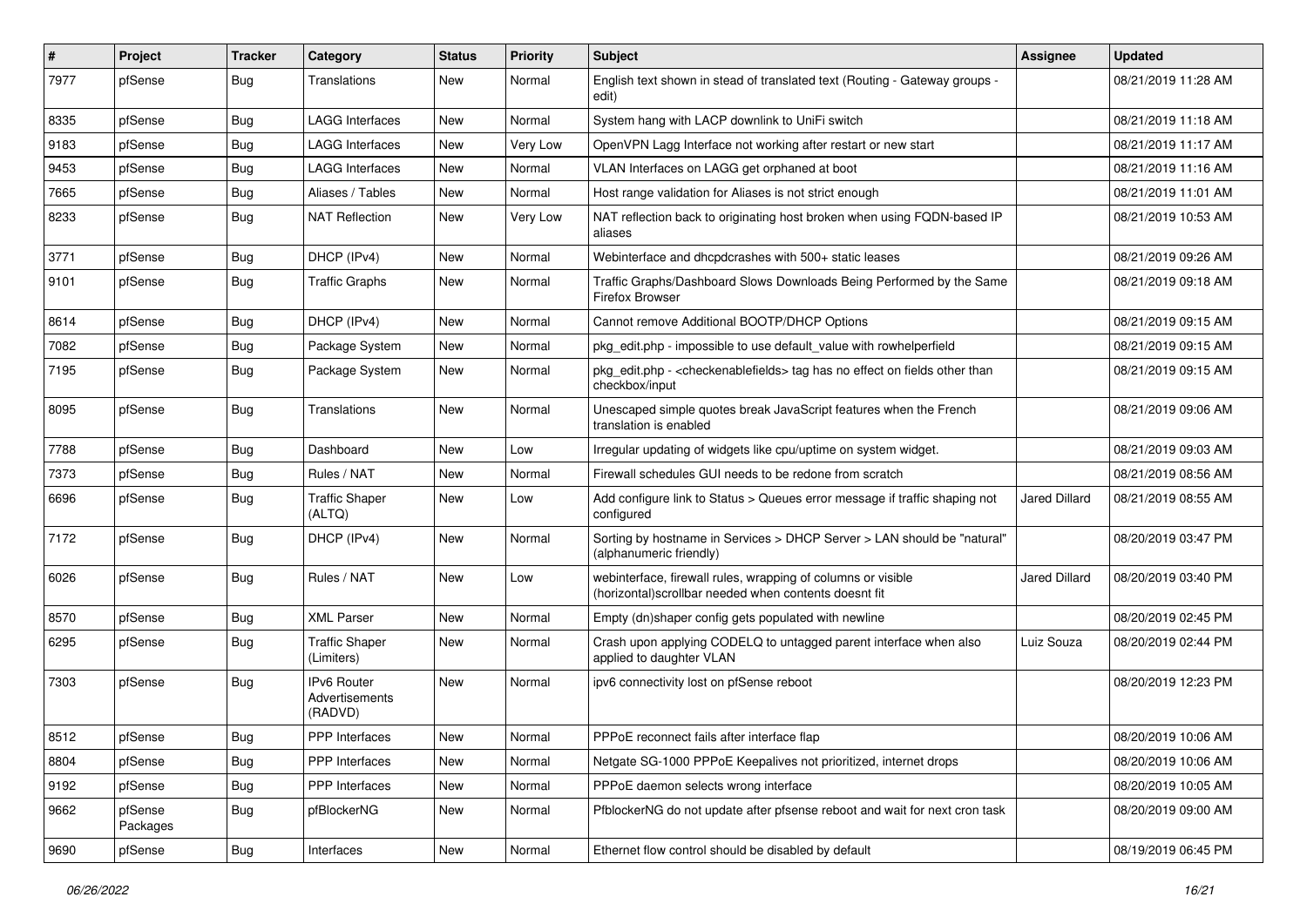| $\vert$ # | Project             | Tracker    | Category                                 | <b>Status</b> | <b>Priority</b> | <b>Subject</b>                                                                                      | Assignee | <b>Updated</b>      |
|-----------|---------------------|------------|------------------------------------------|---------------|-----------------|-----------------------------------------------------------------------------------------------------|----------|---------------------|
| 9140      | pfSense             | <b>Bug</b> | Logging                                  | New           | Very Low        | Unexpected rule can be displayed when looking up filter log entry with<br>multiple matching rules   |          | 08/19/2019 02:56 PM |
| 9495      | pfSense<br>Packages | <b>Bug</b> | AWS VPC                                  | New           | Normal          | AWS VPC VPN wizard produces incorrect config (SHA256 should be<br>SHA1)                             |          | 08/19/2019 02:45 PM |
| 7964      | pfSense             | <b>Bug</b> | Multi-WAN                                | New           | Normal          | Restart openvpn on gateway switching                                                                |          | 08/19/2019 12:35 PM |
| 8500      | pfSense             | <b>Bug</b> | Dynamic DNS                              | New           | Low             | Incorrect categorization of status/info messages from phpDynDNS                                     |          | 08/16/2019 12:50 PM |
| 7757      | pfSense             | <b>Bug</b> | Backup / Restore                         | New           | Normal          | Auto Config Backup fails to upload unless Default Gateway is up                                     |          | 08/16/2019 12:47 PM |
| 9585      | pfSense             | <b>Bug</b> | Interfaces                               | New           | Normal          | 6RD: Unable to reach hosts on within same 6rd-domain                                                |          | 08/14/2019 02:39 PM |
| 9486      | pfSense<br>Packages | <b>Bug</b> | softflowd                                | New           | Very Low        | ifindex values used for softflowd are incorrect                                                     |          | 08/14/2019 02:30 PM |
| 9343      | pfSense             | <b>Bug</b> | DHCP (IPv4)                              | New           | Normal          | diag_arp.php times out with large DHCPD leases table                                                |          | 08/14/2019 01:19 PM |
| 9167      | pfSense             | <b>Bug</b> | Rules / NAT                              | New           | Normal          | Some Important ICMPv6 Traffic Not Allowed by Default Rules                                          |          | 08/14/2019 01:00 PM |
| 9035      | pfSense             | <b>Bug</b> | Rules / NAT                              | New           | Normal          | Inactive Interfaces are Hidden in Firewall Rules                                                    |          | 08/14/2019 12:39 PM |
| 9087      | pfSense             | <b>Bug</b> | <b>Traffic Graphs</b>                    | New           | Normal          | Traffic Graph Widget Legend Not Updating                                                            |          | 08/14/2019 12:38 PM |
| 8435      | pfSense             | <b>Bug</b> | Interfaces                               | New           | Normal          | DHCPv6 unusable in certain circumstances (US AT&T Fiber, etc.)                                      |          | 08/14/2019 10:52 AM |
| 8076      | pfSense             | <b>Bug</b> | Backup / Restore                         | New           | Normal          | User can easily apply an unusable interface configuration after restore                             |          | 08/14/2019 10:52 AM |
| 8526      | pfSense             | <b>Bug</b> | Interfaces                               | New           | Normal          | DHCP client ignores server replies when 802.1q tagging is used                                      |          | 08/14/2019 10:52 AM |
| 7289      | pfSense             | <b>Bug</b> | Certificates                             | New           | Low             | Generating 4096bit Certificate                                                                      |          | 08/14/2019 09:56 AM |
| 8177      | pfSense             | <b>Bug</b> | Package System                           | New           | Normal          | '/xsl/package.xsl" is referenced in package XML files but not on the firewall                       |          | 08/14/2019 09:56 AM |
| 7430      | pfSense             | <b>Bug</b> | Interfaces                               | New           | Normal          | pfsense-utils.inc - where_is_ipaddr_configured() should account for<br>loopback interface           |          | 08/13/2019 03:48 PM |
| 6541      | pfSense             | Bug        | IPv6 Router<br>Advertisements<br>(RADVD) | New           | Normal          | IPv6 RAs always include on-link prefix; clients may not use DHCPv6<br>managed addresses             |          | 08/13/2019 03:23 PM |
| 6977      | pfSense             | <b>Bug</b> | Interfaces                               | New           | Normal          | VLAN traffic is erroneously counted as underlying iface (untagged) traffic                          |          | 08/13/2019 02:56 PM |
| 5652      | pfSense             | <b>Bug</b> | Authentication                           | New           | Normal          | Radius IETF Class Group Assignment - Incorrect Standard                                             |          | 08/13/2019 01:39 PM |
| 6398      | pfSense             | <b>Bug</b> | Configuration<br>Backend                 | New           | Normal          | If config cannot be loaded due to corruption or bug, it isn't handled<br>gracefully (just stops)    |          | 08/13/2019 01:23 PM |
| 6029      | pfSense             | <b>Bug</b> | <b>XML Parser</b>                        | New           | Normal          | Unhelpful error messages in xmlparse*.inc and generally                                             |          | 08/13/2019 12:52 PM |
| 1890      | pfSense             | <b>Bug</b> | Translations                             | New           | Normal          | No gettext support in console scripts                                                               |          | 08/13/2019 12:24 PM |
| 7737      | pfSense             | <b>Bug</b> | IPv6 Router<br>Advertisements<br>(RADVD) | New           | Normal          | radvd error message                                                                                 |          | 08/13/2019 09:41 AM |
| 8909      | pfSense<br>Packages | Bug        | Tinc                                     | New           | Normal          | tinc package makes /rc.newwanip looping forever                                                     |          | 08/13/2019 09:25 AM |
| 9229      | pfSense<br>Packages | <b>Bug</b> | Tinc                                     | New           | Normal          | Tinc package: no way of specifying multiple critical configuration parameters<br>from web interface |          | 08/13/2019 09:25 AM |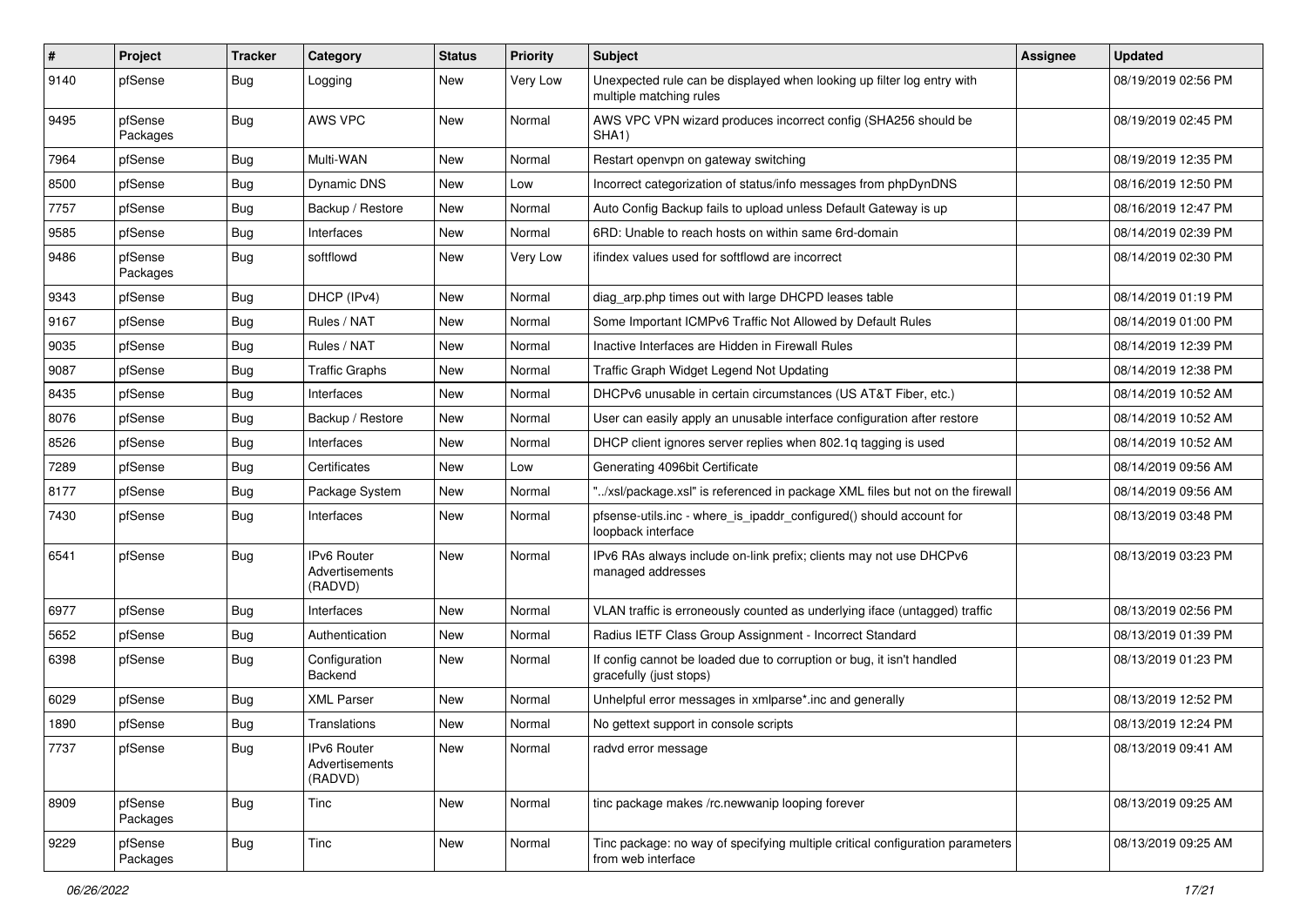| #    | Project             | <b>Tracker</b> | Category                            | <b>Status</b> | <b>Priority</b> | <b>Subject</b>                                                                                          | Assignee | <b>Updated</b>      |
|------|---------------------|----------------|-------------------------------------|---------------|-----------------|---------------------------------------------------------------------------------------------------------|----------|---------------------|
| 7857 | pfSense             | <b>Bug</b>     | Dashboard                           | New           | Very Low        | Interfaces Widget U/I fails to wrap IPV6 addresses when the string is too<br>wide for the widget        |          | 08/13/2019 09:15 AM |
| 9677 | pfSense             | <b>Bug</b>     | Dashboard                           | New           | Normal          | Dashboard hangs when widget needs data from a remote host which is<br>down                              |          | 08/13/2019 09:15 AM |
| 9664 | pfSense             | <b>Bug</b>     | <b>Dynamic DNS</b>                  | New           | Normal          | DynDNS and Dual-wan problem with CloudFlare (works with No-Ip)                                          |          | 08/03/2019 10:00 AM |
| 9650 | pfSense             | Bug            | Gateways                            | New           | Normal          | IPv6 connection drops (ir-)regular on Kabelvodafone (German cable ISP)                                  |          | 07/27/2019 07:14 AM |
| 9568 | pfSense<br>Packages | Bug            | Squid                               | New           | Normal          | UFSSwapDir::openLog: Failed to open swap log.                                                           |          | 05/29/2019 09:18 PM |
| 9504 | pfSense             | <b>Bug</b>     | Dynamic DNS                         | New           | Normal          | Multiple Dynamic DNS update notifications for the same interface, not<br>differentiated by the hostname |          | 05/07/2019 07:46 AM |
| 9485 | pfSense             | <b>Bug</b>     | User Manager /<br>Privileges        | New           | Normal          | password match error on system_usermanager causes Group membership<br>to be reset.                      |          | 04/26/2019 08:52 AM |
| 9348 | pfSense<br>Packages | <b>Bug</b>     | <b>ACME</b>                         | New           | Normal          | Results of Acme certificate issuance/renewal are not properly formatted                                 |          | 02/22/2019 12:08 PM |
| 9338 | pfSense             | Bug            | <b>IGMP Proxy</b>                   | New           | Normal          | igmpproxy ignoring downstream vlan interface                                                            |          | 02/22/2019 03:48 AM |
| 6784 | pfSense<br>Packages | <b>Bug</b>     | haproxy                             | New           | Normal          | HAProxy version .48 will not use URL Table Alias for front end listener                                 |          | 02/18/2019 05:32 PM |
| 6861 | pfSense<br>Packages | <b>Bug</b>     | haproxy                             | New           | Normal          | Ha-Proxy duplicated backend used in place of original backend                                           |          | 02/18/2019 05:30 PM |
| 8197 | pfSense<br>Packages | <b>Bug</b>     | <b>BIND</b>                         | New           | Normal          | BIND UI fails to properly update zone with inline DNSSEC signing enabled                                |          | 02/18/2019 05:23 PM |
| 8513 | pfSense<br>Packages | <b>Bug</b>     | FreeRADIUS                          | New           | High            | Freeradius 3.x Idap problem                                                                             |          | 02/18/2019 05:22 PM |
| 8589 | pfSense<br>Packages | Bug            | FreeRADIUS                          | New           | Normal          | FreeRadius 0.15.5_2 ignoring tunnelled-reply=no                                                         |          | 02/18/2019 03:40 PM |
| 9138 | pfSense<br>Packages | <b>Bug</b>     | Telegraf                            | New           | Normal          | telegraf: add section for custom config lines                                                           |          | 02/18/2019 03:36 PM |
| 9337 | pfSense<br>Packages | <b>Bug</b>     | Telegraf                            | New           | Normal          | Telegraf ping input fails                                                                               |          | 02/18/2019 10:40 AM |
| 9261 | pfSense<br>Packages | <b>Bug</b>     | haproxy                             | New           | Normal          | haproxy GUI failure                                                                                     |          | 01/08/2019 12:41 PM |
| 9247 | pfSense<br>Packages | <b>Bug</b>     | haproxy                             | New           | Low             | HAProxy multiple server selection on stats pages doesn't work                                           |          | 01/02/2019 04:44 PM |
| 9241 | pfSense             | <b>Bug</b>     | Interfaces                          | New           | Normal          | Ethernet link cycles up/down if "auto-negotiate" is explicitly selected in<br>interface configuration   |          | 12/31/2018 08:36 PM |
| 9079 | pfSense<br>Packages | <b>Bug</b>     | ntop                                | New           | Normal          | High CPU usage of ntopng even during IDLE and no network traffic                                        |          | 12/16/2018 02:40 PM |
| 8963 | pfSense             | <b>Bug</b>     | <b>Traffic Shaper</b><br>(Limiters) | New           | Normal          | 2.4.4 Limiters don't work after CARP fail-over                                                          |          | 12/10/2018 06:40 AM |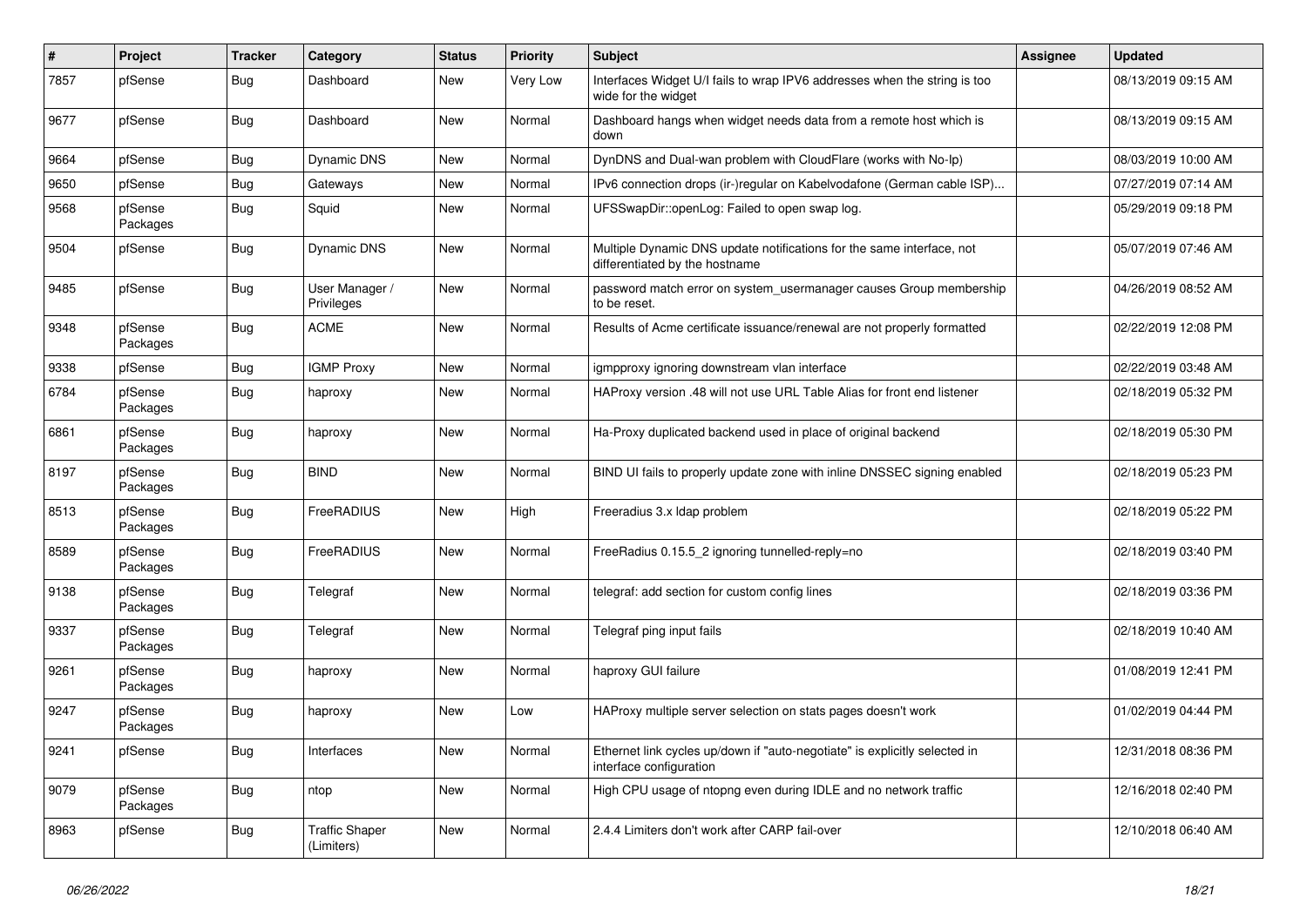| $\vert$ # | Project             | <b>Tracker</b> | Category            | <b>Status</b> | <b>Priority</b> | <b>Subject</b>                                                                                                                          | Assignee           | <b>Updated</b>      |
|-----------|---------------------|----------------|---------------------|---------------|-----------------|-----------------------------------------------------------------------------------------------------------------------------------------|--------------------|---------------------|
| 9149      | pfSense             | <b>Bug</b>     | Package System      | New           | Low             | Continued issues with /tmp and /var in RAM on 2.4                                                                                       |                    | 11/24/2018 11:56 AM |
| 9143      | pfSense<br>Packages | <b>Bug</b>     | ntop                | New           | Normal          | ntopng not displaying values in historical correctly                                                                                    |                    | 11/22/2018 07:24 AM |
| 9037      | pfSense             | Bug            | <b>DNS Resolver</b> | New           | Normal          | Unbound not logging to syslog after reboot                                                                                              |                    | 10/12/2018 05:09 AM |
| 9025      | pfSense<br>Packages | <b>Bug</b>     | squidguard          | New           | Normal          | SquidGard + Target categories                                                                                                           |                    | 10/08/2018 01:00 AM |
| 8902      | pfSense<br>Packages | <b>Bug</b>     | haproxy             | New           | Normal          | HAproxy package not use custom DNS for lookup on apply new config                                                                       |                    | 09/16/2018 08:16 AM |
| 8752      | pfSense<br>Packages | <b>Bug</b>     | squidguard          | New           | Normal          | For SquidGuard in "Common ACL" menu "Target Rules List" "access"<br>option always stays with default value '---' for my Target category |                    | 08/06/2018 05:53 AM |
| 8711      | pfSense             | Bug            | <b>IGMP Proxy</b>   | New           | Normal          | igmpproxy with PPPoE Interfaces                                                                                                         |                    | 07/28/2018 09:21 AM |
| 8705      | pfSense<br>Packages | <b>Bug</b>     | syslog-ng           | New           | Normal          | Syslog-NG error in latest snapshot                                                                                                      |                    | 07/27/2018 10:17 AM |
| 8419      | pfSense             | Bug            | Web Interface       | New           | Normal          | webgui, when menubar is fixed to the top of the screen, the last items of<br>long menus cannot be seen/used.                            |                    | 07/19/2018 03:10 PM |
| 6988      | pfSense<br>Packages | <b>Bug</b>     | Snort               | New           | High            | SNORT Package PHP memory error                                                                                                          |                    | 06/28/2018 10:00 PM |
| 8567      | pfSense             | <b>Bug</b>     | CARP                | New           | Normal          | Using IPv6 VIP alias for services may affect CARP IPv6 VIP work                                                                         |                    | 06/12/2018 01:26 PM |
| 8566      | pfSense             | <b>Bug</b>     | CARP                | New           | Normal          | Wrong IPv6 source in NS request in case using of IPv6 alias                                                                             |                    | 06/12/2018 01:26 PM |
| 8560      | pfSense<br>Packages | <b>Bug</b>     | <b>ACME</b>         | New           | Normal          | ACME: can't update DNS records in DNSMadeEasy registar for several<br>domains with different API keys/ids                               |                    | 06/08/2018 01:28 PM |
| 6873      | pfSense             | Bug            | DHCP (IPv6)         | New           | Low             | radvd - Too many addresses in RDNSS section when previously using<br>DHCPv6                                                             | Dominic<br>McKeown | 06/06/2018 10:45 AM |
| 8438      | pfSense<br>Packages | <b>Bug</b>     | haproxy             | New           | High            | haproxy: can't use ACL for cert with http-response actions                                                                              |                    | 05/24/2018 01:12 PM |
| 8122      | pfSense             | <b>Bug</b>     | OpenVPN             | New           | Normal          | openvpn client is unable to use OTP (temporary) passwords                                                                               |                    | 04/16/2018 09:28 AM |
| 8406      | pfSense             | <b>Bug</b>     | Dynamic DNS         | New           | Normal          | DDNS IPV6 Cloudflare Client does not detect PPOE address                                                                                |                    | 03/31/2018 11:56 AM |
| 8401      | pfSense             | <b>Bug</b>     | Installer           | New           | Normal          | Issues related to keys representing alphabetic characters specific to<br>Scandinavian languages and to some other keys.                 |                    | 03/30/2018 11:06 AM |
| 8295      | pfSense<br>Packages | <b>Bug</b>     | syslog-ng           | New           | Normal          | syslog-ng logrotates tls files                                                                                                          |                    | 02/14/2018 06:12 AM |
| 8229      | pfSense<br>Packages | <b>Bug</b>     | syslog-ng           | New           | Normal          | syslog-ng stops parsing logs after logrotate run                                                                                        |                    | 01/26/2018 12:00 PM |
| 8285      | pfSense             | <b>Bug</b>     | Web Interface       | New           | Normal          | Actions on stale data may result in catastrophic results                                                                                |                    | 01/16/2018 08:08 PM |
| 8180      | pfSense<br>Packages | Bug            | syslog-ng           | New           | Normal          | syslog-ng default log file                                                                                                              |                    | 01/16/2018 12:53 PM |
| 7462      | pfSense<br>Packages | <b>Bug</b>     | haproxy             | New           | Normal          | HAproxy not rebinding properly after WAN DHCP IP change                                                                                 |                    | 01/11/2018 09:15 AM |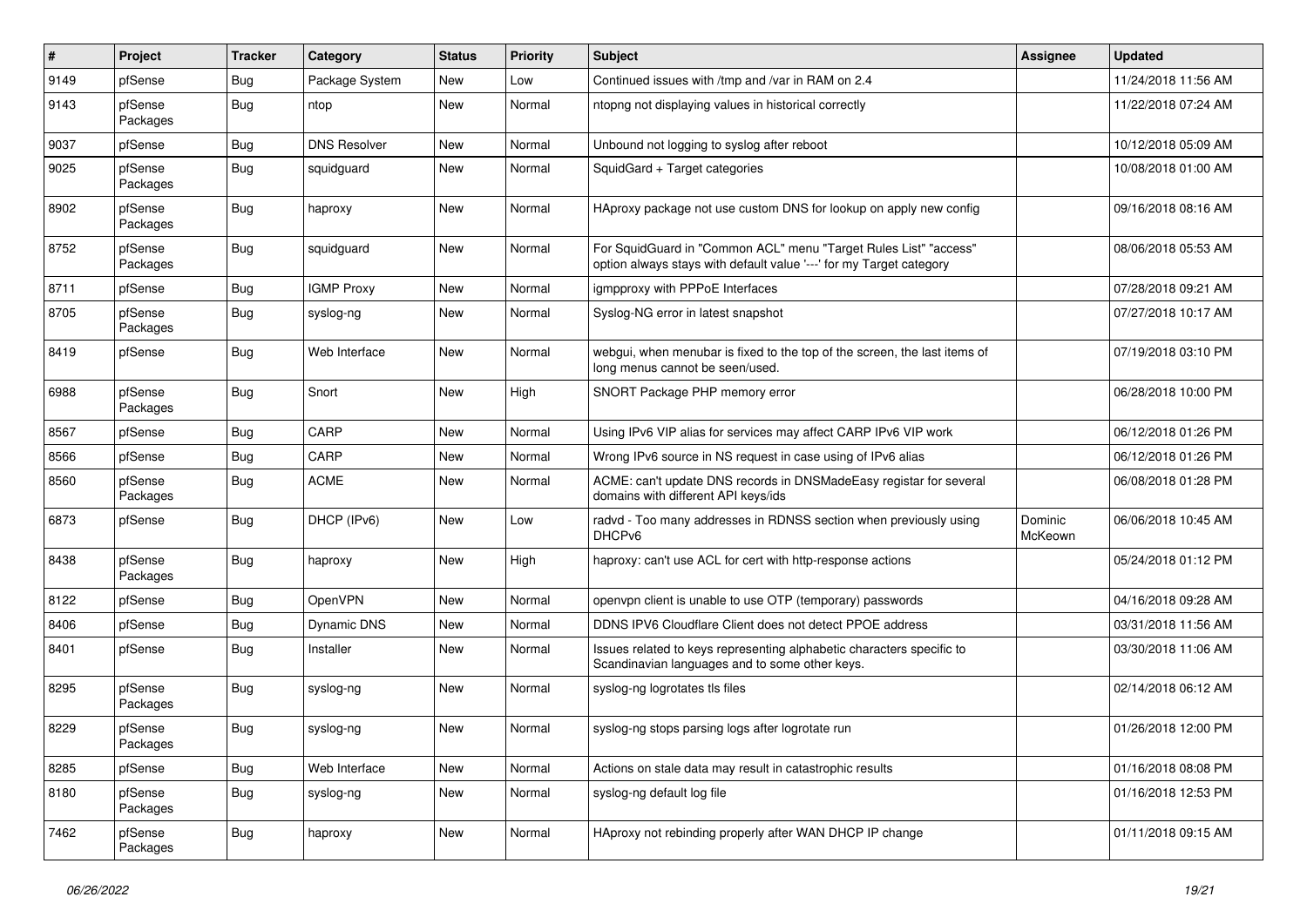| $\vert$ # | Project             | Tracker    | Category                            | <b>Status</b> | <b>Priority</b> | Subject                                                                                                                                                                       | <b>Assignee</b> | <b>Updated</b>      |
|-----------|---------------------|------------|-------------------------------------|---------------|-----------------|-------------------------------------------------------------------------------------------------------------------------------------------------------------------------------|-----------------|---------------------|
| 8213      | pfSense<br>Packages | <b>Bug</b> | haproxy                             | New           | Normal          | acl src file not populated from alias                                                                                                                                         |                 | 12/21/2017 02:02 PM |
| 8176      | pfSense             | <b>Bug</b> | Package System                      | New           | Normal          | ./schema/packages.dtd -- referenced in *xml, but missing?                                                                                                                     |                 | 12/09/2017 06:52 PM |
| 8158      | pfSense             | <b>Bug</b> | Interfaces                          | New           | High            | IPv6 Track Interface issue with more than one WAN-Gateway and a number<br>of internal interfaces at least track interface from one interface does not<br>work on regular base |                 | 12/03/2017 09:00 AM |
| 8157      | pfSense             | <b>Bug</b> | Dashboard                           | New           | Very Low        | Traffic Graph clutter from time to time                                                                                                                                       |                 | 12/03/2017 06:40 AM |
| 8130      | pfSense             | <b>Bug</b> | <b>Traffic Graphs</b>               | New           | Normal          | Status - Monitoring - Area chart displays traffic data differently than Line or<br>Bar charts                                                                                 |                 | 11/26/2017 01:40 PM |
| 8089      | pfSense             | <b>Bug</b> | Interfaces                          | New           | High            | VLAN page breaks after config restore to new hardware.                                                                                                                        |                 | 11/21/2017 01:38 PM |
| 8073      | pfSense             | <b>Bug</b> | <b>IPsec</b>                        | New           | Normal          | Traffic inexplicably not going through IPSEC despite (in theory) matching<br><b>SPs</b>                                                                                       |                 | 11/09/2017 02:51 AM |
| 8072      | pfSense             | <b>Bug</b> | <b>Traffic Shaper</b><br>(Limiters) | New           | Normal          | Limiter / Queue mask issues?                                                                                                                                                  | Ivor Kreso      | 11/08/2017 07:56 PM |
| 8066      | pfSense             | <b>Bug</b> | Routing                             | New           | Normal          | Static routes not applied when they go out a interface using carp                                                                                                             |                 | 11/08/2017 02:04 AM |
| 8050      | pfSense             | <b>Bug</b> | Interfaces                          | New           | High            | Enabling bridge while interfaces have link freezes console                                                                                                                    |                 | 11/03/2017 04:38 PM |
| 8004      | pfSense             | <b>Bug</b> | <b>NAT Reflection</b>               | New           | Normal          | Error notice for a deleted NAT that had a RULE or an existing NAT which is<br>claimed to have no NAT port                                                                     |                 | 10/24/2017 06:39 PM |
| 7899      | pfSense             | <b>Bug</b> | <b>Traffic Shaper</b><br>(ALTQ)     | New           | Normal          | a floating 'match' rule on LAN does not put traffic from a broswer on a<br>clientpc into a shaper queue                                                                       |                 | 09/28/2017 09:16 AM |
| 7863      | pfSense             | Bug        | User Manager /<br>Privileges        | New           | Normal          | The "WebCfg - All pages" permission inclueds the "User - System: Shell<br>account access" even though that is not a WebCofg page.                                             |                 | 09/16/2017 05:13 AM |
| 7821      | pfSense             | <b>Bug</b> | DHCP (IPv6)                         | New           | Normal          | GIF does not support broadcast                                                                                                                                                |                 | 08/29/2017 10:50 AM |
| 7734      | pfSense             | <b>Bug</b> | DHCP (IPv6)                         | New           | Normal          | Using opton ia pd0 does not renew prefix and prefix get dropped                                                                                                               |                 | 07/31/2017 03:46 AM |
| 7730      | pfSense             | <b>Bug</b> | Interfaces                          | New           | High            | 2.3.4_1 greX: loop detected when hit save on filter rules or interfaces                                                                                                       |                 | 07/27/2017 08:16 AM |
| 7648      | pfSense             | <b>Bug</b> | CARP                                | New           | Very Low        | SPAN ports on an interface renders CARP HA inoperative                                                                                                                        |                 | 06/14/2017 09:19 PM |
| 7590      | pfSense             | <b>Bug</b> | Diagnostics                         | New           | Normal          | diag_edit do not save when nothing to sae (in directory browse view)                                                                                                          |                 | 05/20/2017 05:04 PM |
| 7589      | pfSense             | <b>Bug</b> | <b>Diagnostics</b>                  | New           | Normal          | diag_edit.php old print_info_box                                                                                                                                              |                 | 05/20/2017 05:02 PM |
| 7551      | pfSense             | <b>Bug</b> | Rules / NAT                         | New           | Normal          | Dynamic IPsec endpoints not added to rule set after WAN down/up                                                                                                               |                 | 05/16/2017 02:26 PM |
| 7476      | pfSense             | <b>Bug</b> | Logging                             | New           | Normal          | Dirty buffer used to build log messages?                                                                                                                                      |                 | 04/17/2017 09:51 PM |
| 7453      | pfSense<br>Packages | <b>Bug</b> | <b>ACME</b>                         | New           | Normal          | DNS-ovh need to save or display consumer key                                                                                                                                  |                 | 04/06/2017 10:54 AM |
| 7402      | pfSense             | <b>Bug</b> | Web Interface                       | New           | Normal          | Inconsistent use of htmlentities validation checks                                                                                                                            |                 | 03/21/2017 08:58 AM |
| 7403      | pfSense<br>Packages | Bug        | FreeRADIUS                          | New           | Normal          | Captive Portal + freeradius2 + MySQL problems with German Umlaut                                                                                                              |                 | 03/17/2017 09:12 AM |
| 7388      | pfSense<br>Packages | Bug        | Suricata                            | New           | High            | Suricata does not property recognize MTU for PPPOE interfaces                                                                                                                 |                 | 03/15/2017 05:17 AM |